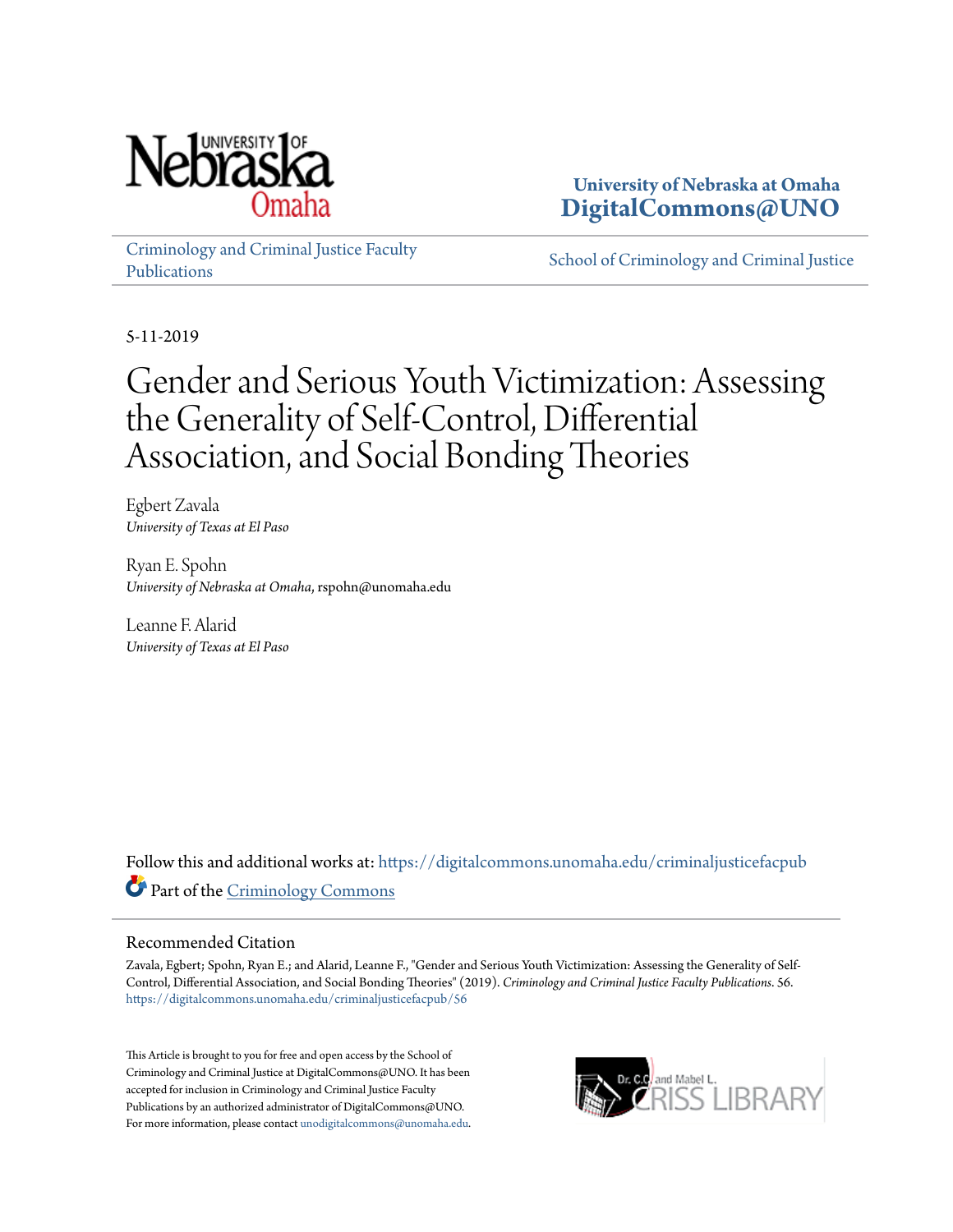# **Gender and Serious Youth Victimization: Assessing the Generality of Self-Control, Differential Association, and Social Bonding Theories**

# **Egbert Zavala Ryan E. Spohn Leanne F. Alarid**

# **Abstract**

Criminologists have long questioned whether theories that have focused on male delinquency are equally applicable to female delinquency, a phenomenon termed "gender generalizability." While a number of studies have used self-reports from offenders, criminologists have yet to extend this issue to crime victims. While controlling for variables derived from victimization theories, we test three criminological perspectives (self-control, differential association, and social bond) on male and female victimization using data obtained from the *Evaluation of the Gang Resistance Education and Training* (GREAT) *Program* in the United States. Results show that for male victimization, gang membership and indications of a deviant lifestyle (self-reported delinquency) significantly predicted victimization, while associating with pro-social peers and being in a gang were associated with female victimization. Parental monitoring and belong to an intact family reduced victimization for males. Self-reported delinquency consistently predicted victimization across genders.

**Keywords:** victimization, self-control, differential association, social bond, gender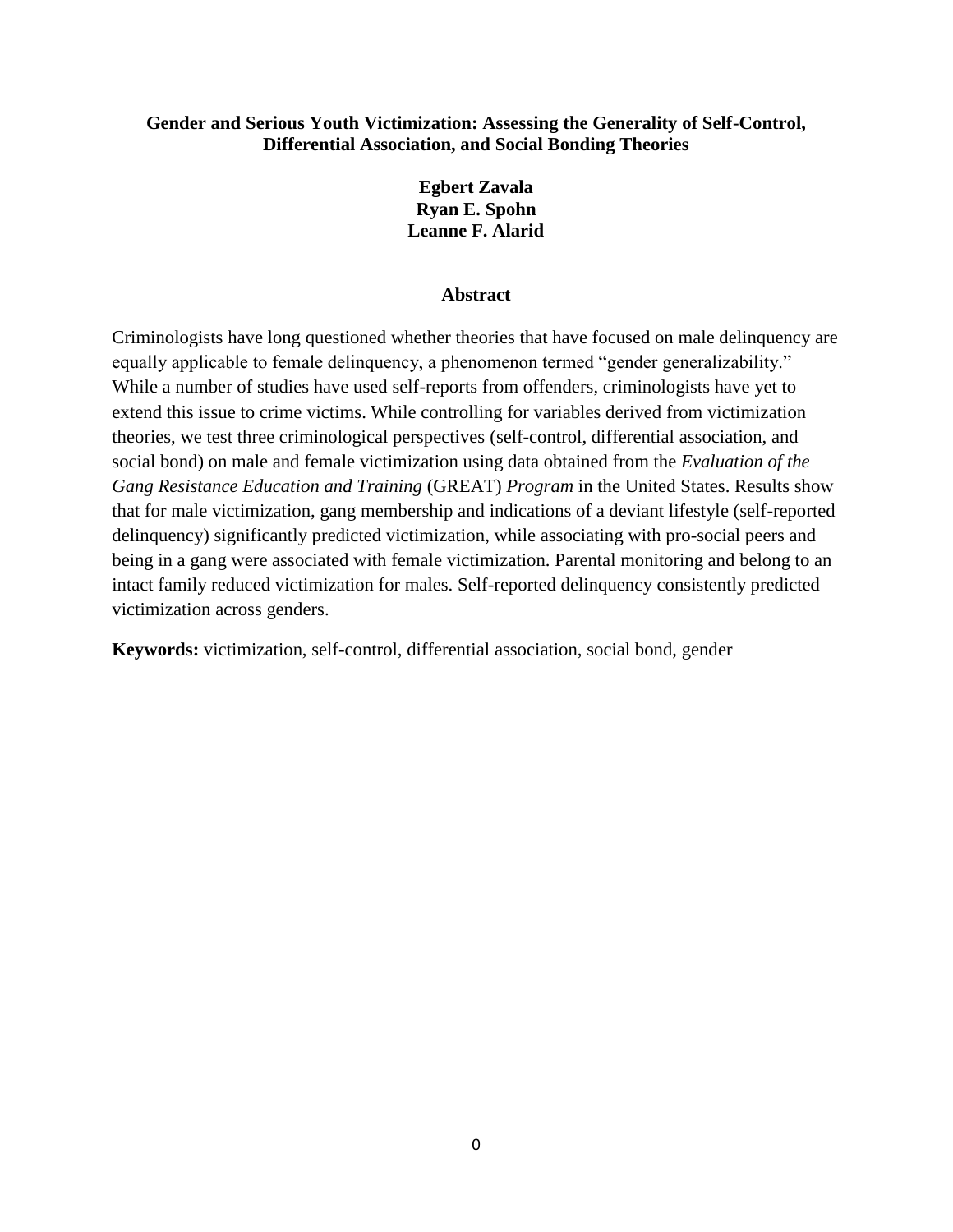# **Gender and Serious Youth Victimization: Assessing the Generality of Self-Control, Differential Association, and Social Bonding Theories**

An abundance of studies have documented the relationship between criminal offending and victimization. Studies have shown that the correlates of criminal behavior can increase an individual's risk of being victimized (Jennings, Piquero, and Reingle 2012). For example, people with low self-control are more likely to engage in criminal behavior, which may also place them at risk for victimization. Furthermore, associating with delinquent peers is correlated with delinquency, but delinquent peers can also become motivated offenders, which increases the odds of victimization because they are surrounded by suitable targets. As a result, criminological theories that have been traditionally used to explain offending have now been extended to explain victimization. For instance, criminologists have extended Tittle's (1995) control-balance theory (Piquero and Hickman 2003), Anderson's (1999) code of the streets (Stewart, Schreck, and Simons 2006), Gottfredson and Hirschi's (1990) general theory of crime (Schreck 1999), and various adaptions of social learning theory (Fox, Nobles, and Akers 2011; Gover, Kaukinen, and Fox 2008; Jennings, Park, Tomsich, Gover, and Akers 2011) to account for various forms of victimization. Such applications are appropriate, since research has indicated that offenders and victims are often the same people (Mustaine and Tewksbury 2000) and the correlates of criminal behavior are also the same for victimization. This literature suggests that criminological theories used to explain criminal behavior should also be useful explanations for criminal victimization.

Although several studies have examined the predictability of criminological theories for victimization, very little research has addressed the issues of gender generalizability—the concept of whether theories that have focused on males are equally applicable to females, and whether these theories apply to serious victimization of both men and women. Traditionally, this victimization gap has largely been explained through routine activities/deviant lifestyles (Jensen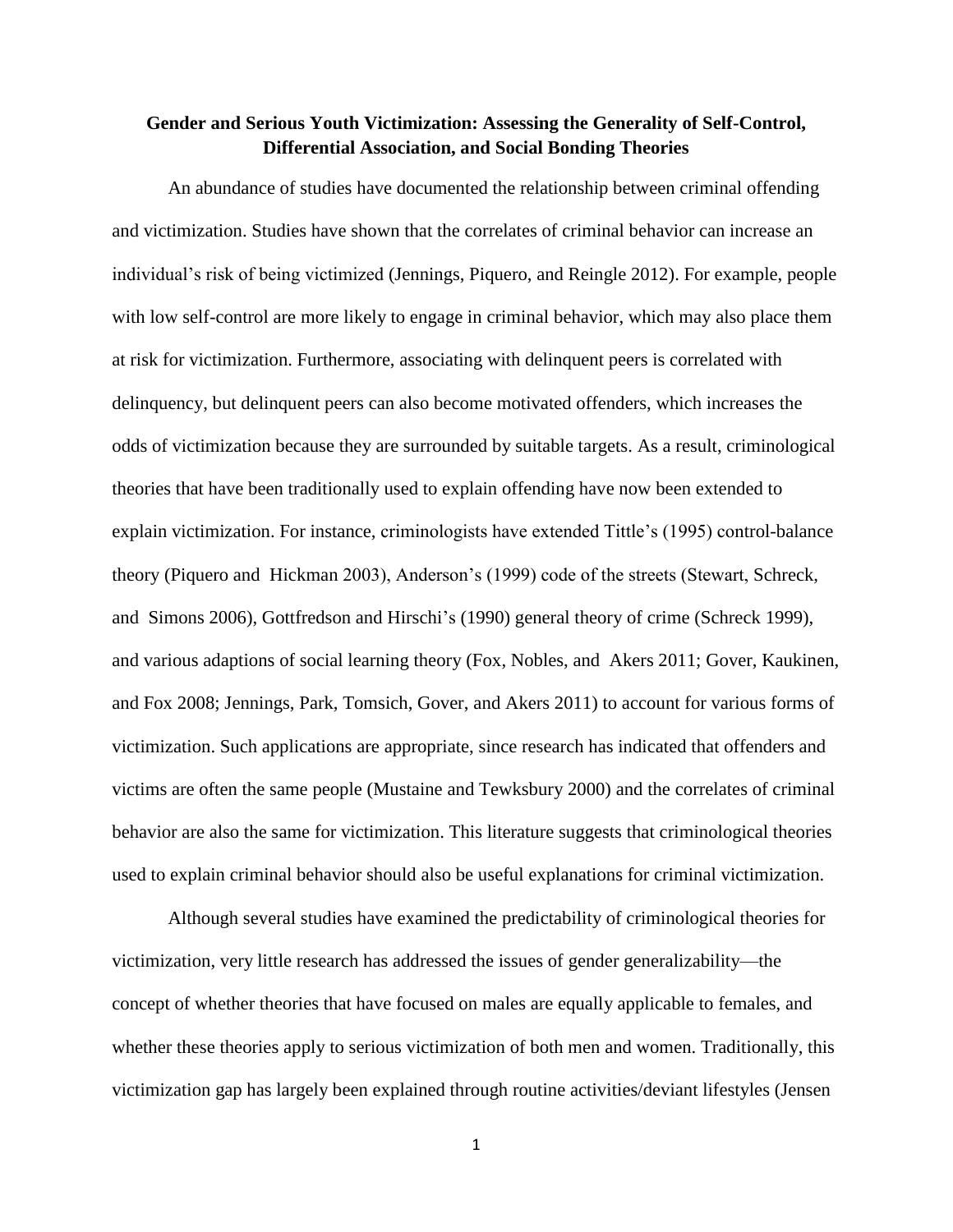and Brownfield 1986), which suggest that females are less likely to be victimized because they engage in less risky lifestyles and provide fewer opportunities for motivated offenders (Lauritsen, Sampson and Laub 1991). With the exception of minor delinquency, studies have consistently shown that males are more likely than females to engage in serious delinquent behavior. This gender gap has been explained by differential association theory (i.e. males are more likely to have more delinquent peers than females) (Mears, Ploeger, and Warr 1998), selfcontrol theory (i.e. males are more likely to possess lower levels of self-control than females) (Chapple and Johnson 2007), and social bonding (i.e. females are more likely than males to be subjected to greater levels of parental and social control) (Anderson, Holmes, and Ostresh 1999). While these theories have been applied to account for gender differences in delinquency, their applicability to the gender gap in victimization has been less tested. This study attempts to close this gap.

The importance of this study is highlighted by the fact that over the past two decades, several scholars have debated whether "gender-neutral theories" can adequately explain female criminality, but which has not been extended to male and female victimization. Furthermore, victimization toward youth has been found to have serious detrimental effects, such as subsequent drug use, involvement in criminal behavior, dropping out of school, and even suicide (Finkelhor 2008). Therefore, it is essential for scholars to completely understand the etiology of victimization between genders in order to establish victimization prevention programs grounded in empirical evidence. We attempt to determine the extent to which three criminological theories (self-control, differential association, and social bonding) can explain serious victimization of girls and boys, some of whom have been involved in criminal behavior, and others who have reported very little deviance.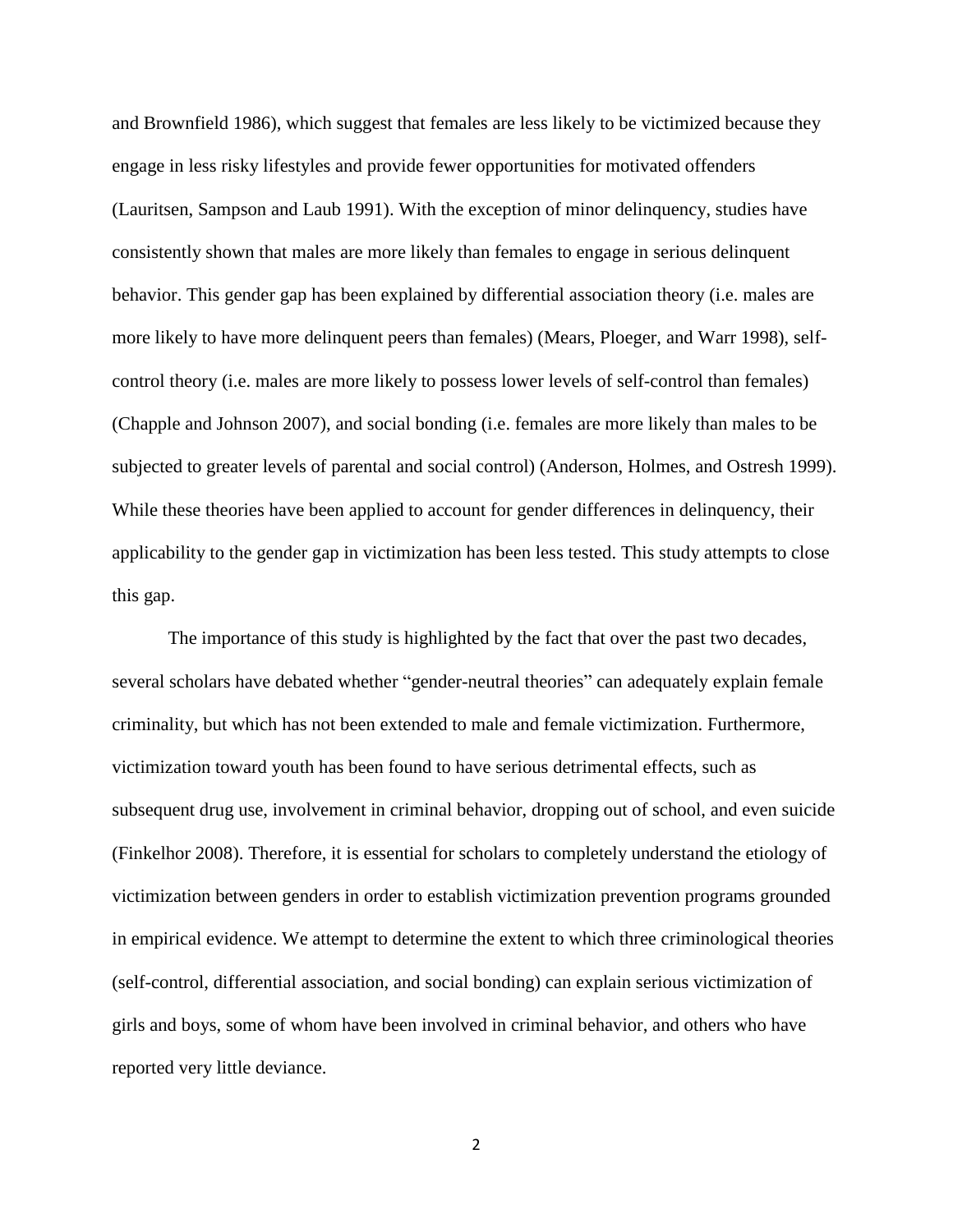# **Traditional Explanations for Victimization: Gender and Deviant Lifestyle/Routine Activity Theory**

Traditionally, scholars have relied on deviant lifestyle (Hindelang, Gottfredson and Garofalo 1978) and routine activity theory (Cohen and Felson 1979) to explain a person's odds of victimization. Although these are two distinct theories, they both place the same emphasis on a person's habits, behavioral pattern, or lifestyle that may place them in contact with potential offenders and, thus, increasing their chances to become a victim. For example, individuals who frequently go to bars, are out on the streets, or attend nightclubs regularly are at a greater risk for victimization (Fisher, Daigle, and Cullen 2010). Routine activity theory argues that for victimization to occur there must be an attractive target, a motivated offender, and an absence of capable guardianship (Cohen and Felson 1979). This explanation places emphasis on exposure, opportunity, and engaging in activities that increase the chances for victimization. Furthermore, individuals who engage in criminal behavior also increase their chance of becoming a victim. For example, the offender may be caught during the commission of a crime, which may prompt an individual to retaliate against the offender; thus becoming a victim. Furthermore, criminals tend to hang around with other criminals, which increase the chance of victimization by their fellow criminal peers (Schreck, Fisher, and Miller 2004).

Several studies have adopted these theories as explanations for the gender gap in victimization. For example, Henson, Wilcox, Reyns, and Cullen (2010) reported that females were less likely to report victimization because they were less involved in (and exposed to) delinquency as part of their routine activities when compared to males. Popp and Peguero (2011) applied these theories in a school context. They reported that females involved in intramural sports increase their risk of victimization, while males who participated in school clubs increased their chances for victimization. The authors argued that stepping outside these gender-specific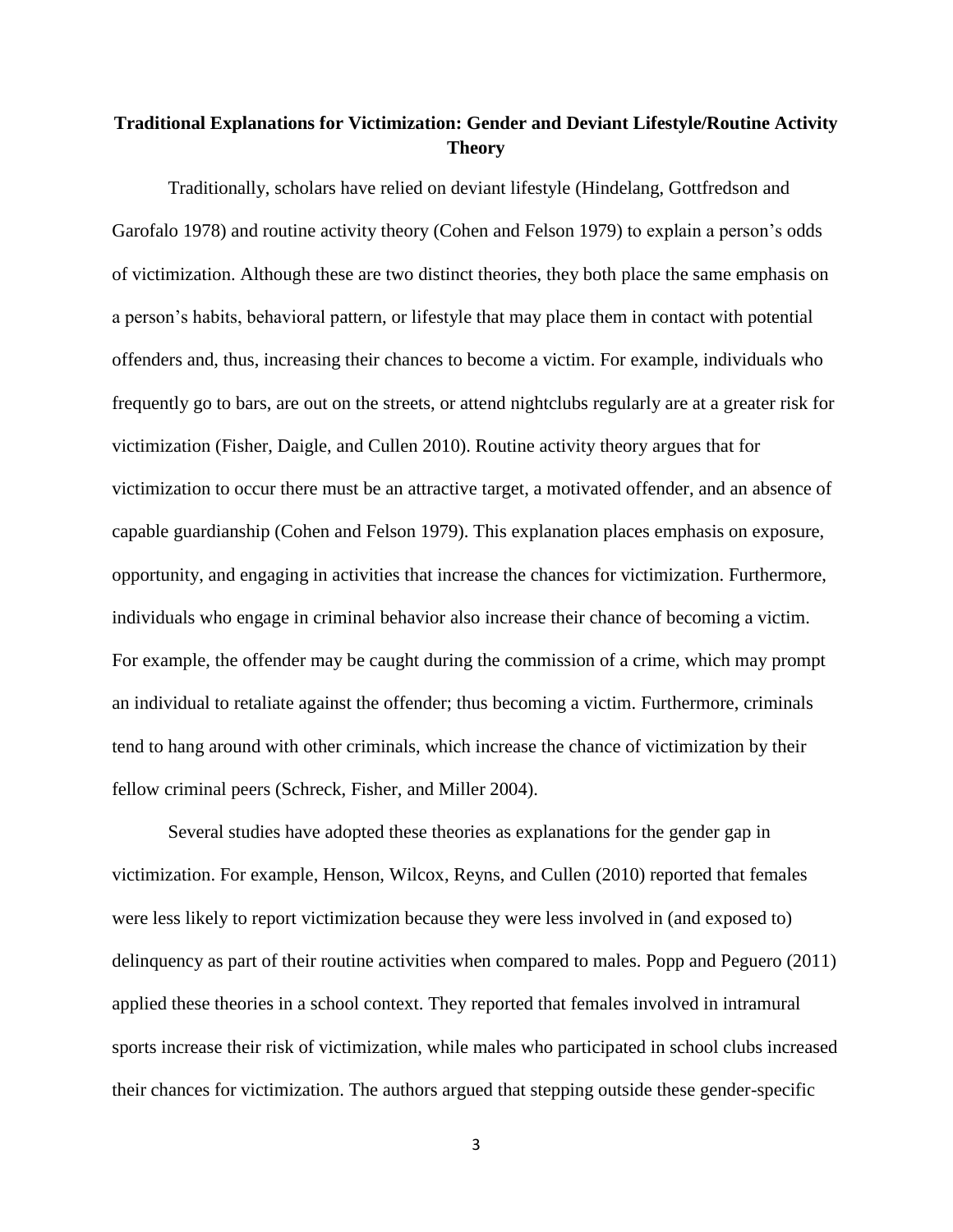associations (i.e. males are supposed to play intramural sports and females are supposed to join social clubs) made them suitable targets for motivated offenders (Popp and Peguero 2011). Similarly, Wilcox, Tillyer, and Fisher (2009) found that boys who participated in school activities, possessed an impulsive personality, had delinquent friends, and reported criminal behavior were more likely to report assault victimization. Females who were involved in school sports reported assault victimization as well. Although these studies are informative, they are limited because they lack measures of other criminological theories, which have been shown to contribute to victimization.

Correlates of youth victimization have been informed by data from the *Gang Resistance Education and Training (GREAT) Program* (Esbensen, Peterson, Taylor, and Freng 2010). Studies using GREAT data have found support for deviant lifestyles and routine activities theory. For example, Taylor et al. (2007) and Peterson, Taylor, and Esbensen (2004) found that gang members were more likely to report physical victimization, supporting deviant lifestyles theory. Similarly, Taylor et al. (2008) and Esbensen, Peterson, Taylor, and Freng (2009) reported that youth involved in delinquency and the use of alcohol and drugs were also likely to report victimization. However, these studies are limited by the fact that the authors do not account for the multistage cluster sampling design found in the GREAT data, nor were measures of differential association, self-control, or social bond included as theoretical variables (Peterson, Taylor, and Esbensen 2004).

The strong correlation between offending and victimization has prompted the idea that offenders and victims share similar characteristics and criminological theories formulated to explain criminal behavior may also help to explain victimization. We discuss three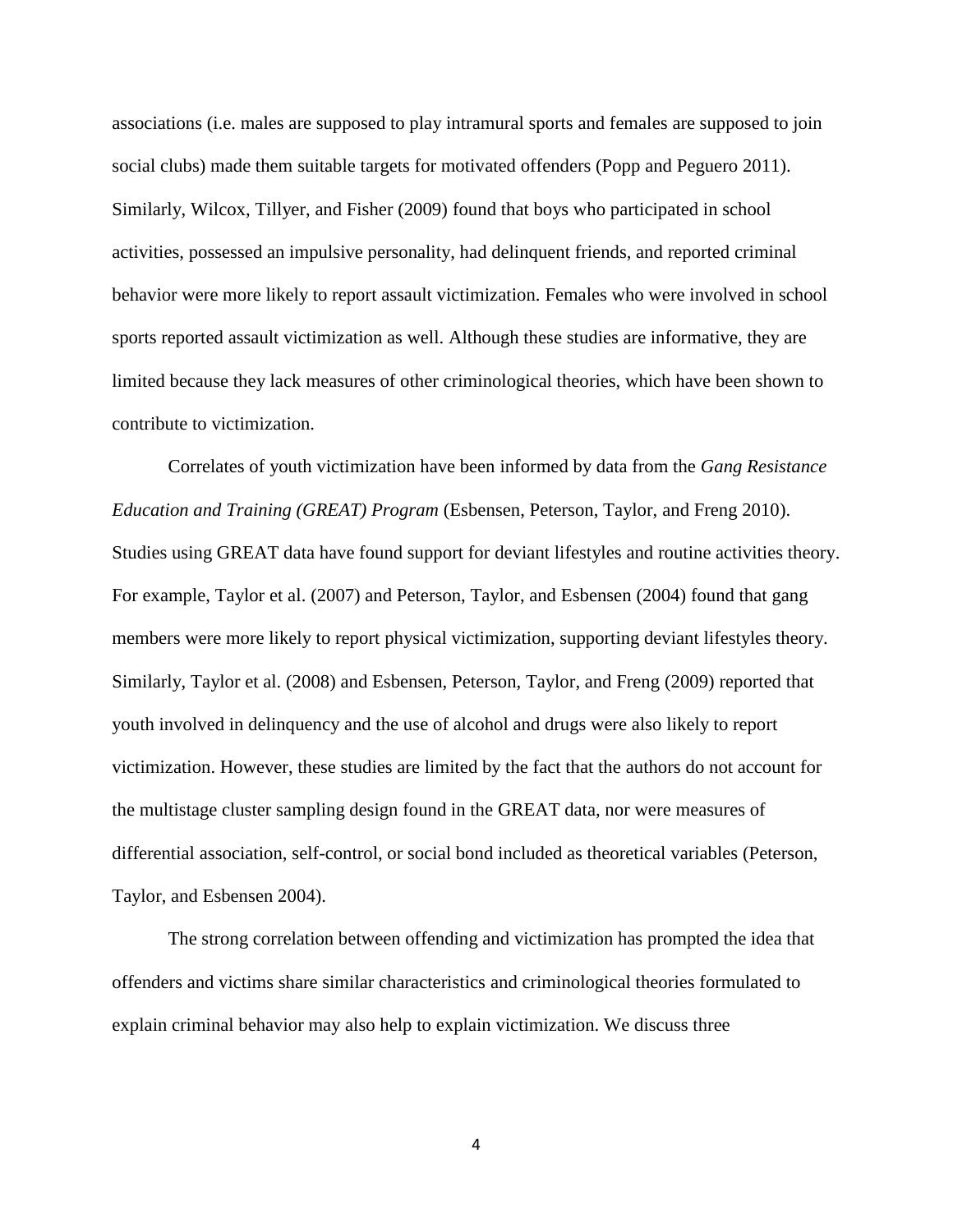criminological theories in explaining victimization: self-control, differential association, and social bonding.

## **A General Theory of Crime, Gender, and Victimization**

Gottfredson and Hirschi's (1990) general theory of crime is based on the concept of selfrestraint whereby individuals with poor self-restraint (interpreted as low self-control) will not consider the long-term costs associated with criminal or other acts of deviant behavior. Individuals with low self-control are said to be self-centered, show a low tolerance for frustration, prefer physical rather than mental activities, are risk-takers, anger easily, lack empathy, and lack diligence. Overall, studies have found a relationship between low self-control and criminal behavior, and a meta-analysis indicated that the effect size for self-control was larger for females than it was for males (Pratt and Cullen 2000). This means that self-control, as the theory is traditionally measured, had a greater impact for females.

Schreck (1999) generated new interest in the theory when he proposed it as an explanation for victimization. Schreck (1999) theorized that individuals with low self-control are likely to engage in criminal activities and other behaviors that in return will increase a person's chances of becoming a victim (see, Forde and Kennedy 1997). More specifically, he argued that individuals with low self-control are less likely to think beforehand about their actions, which may put the individual in an undesirable situation that increases their victimization. Schreck (1999) pointed out that Gottfredson and Hirschi's (1990) components of self-control can all be factors that contribute to a person's own victimization.

Numerous studies have found a link between self-control and victimization (Pratt, Turanovic, Fox, and Wright 2014). These studies suggest that self-control influences victimization through its impact on risky/deviant lifestyles and associating with delinquent peers (Schreck et al. 2006). For example, Taylor et al. (2007) found that gang members were more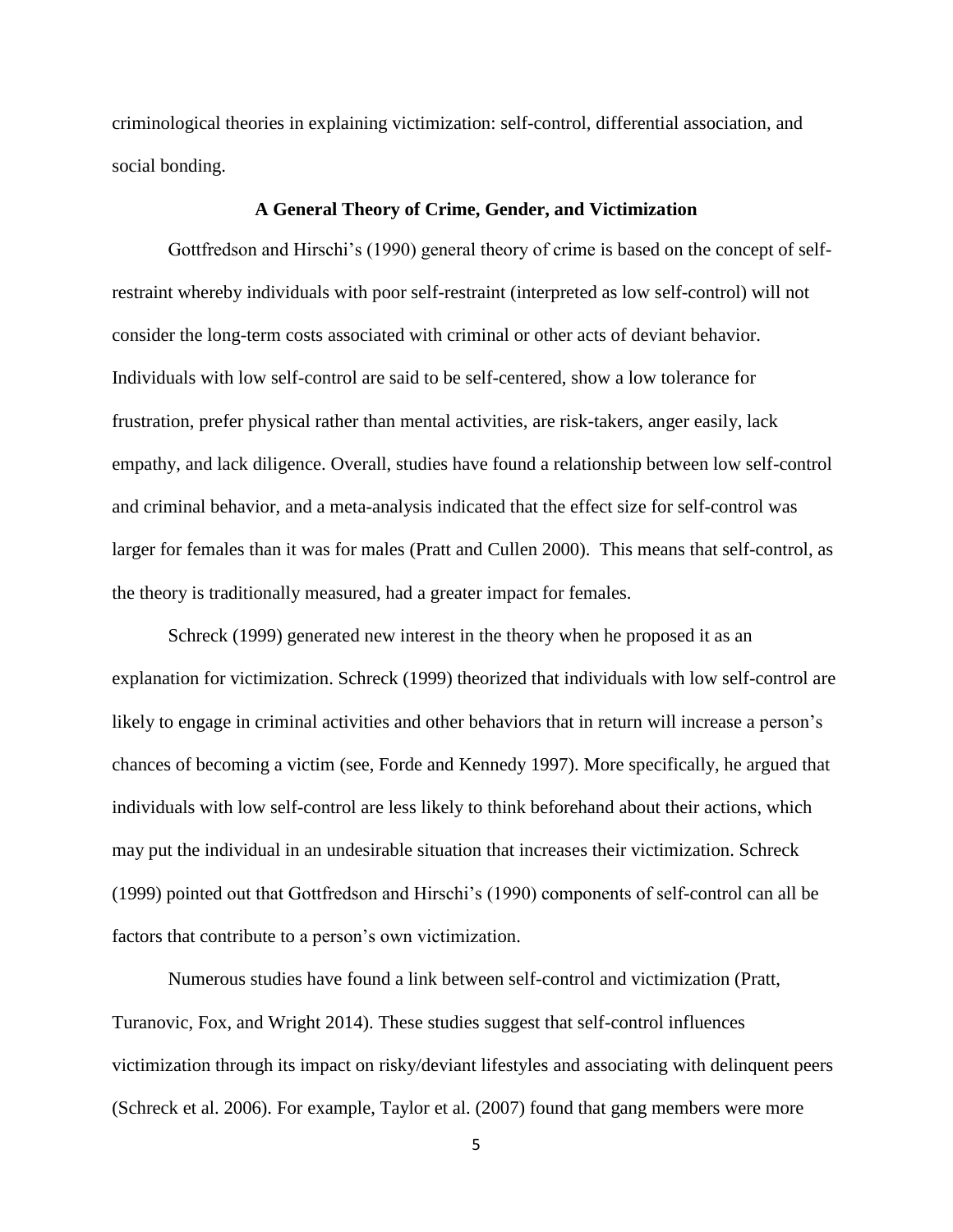likely to report low levels of self-control than non-gang members, which in turn contributed to their violent victimization. In addition, Schreck, Stewart, and Fisher (2006) reported that youth with low self-control were less likely to change their lifestyles once they became physically victimized, which contributed to future victimization and delinquency. Overall, a meta-analysis showed that self-control is a consistent and significant predictor of victimization, albeit a modest one (Pratt et al. 2014).

There is a dearth of research on the link between self-control, victimization, *and* gender simultaneously. With the exception of Fox, Gover, and Kaukinen (2009), most of these studies either test the link in an all-male or all-female samples or simply control for sex in their analysis. For example, Franklin, Franklin, Nobles, and Kercher (2012) found that low self-control and selling drugs were positively correlated with property, personal, and sexual assault victimization in their all-female sample. Similarly, Stewart, Elifson, and Sterk (2004) found that women with low self-control were more likely to be victims on the street. Kerley, Xu, and Sirisunyaluck (2008) found that low self-control was related to intimate partner violence perpetration and victimization among Thai women. Franklin (2011) found a positive relationship between low self-control and alcohol-induced sexual assault victimization among a sample of female college students, while Baron, Ford, and Kay (2007) found that the risk-taking component of low selfcontrol significantly predicted victimization among a group of homeless male youths. Other studies simply controlled for sex when examining the low self-control and victimization link (Reisig, Pratt, and Holtfreter 2009; Holtfreter, Reisig, and Pratt 2008; Schreck, Stewart et al. 2006; Schreck, Wright and Miller 2002). Overall, these studies provide evidence that low selfcontrol is associated with victimization and explains both male and female victimization.

## **Differential Association, Gender, and Victimization**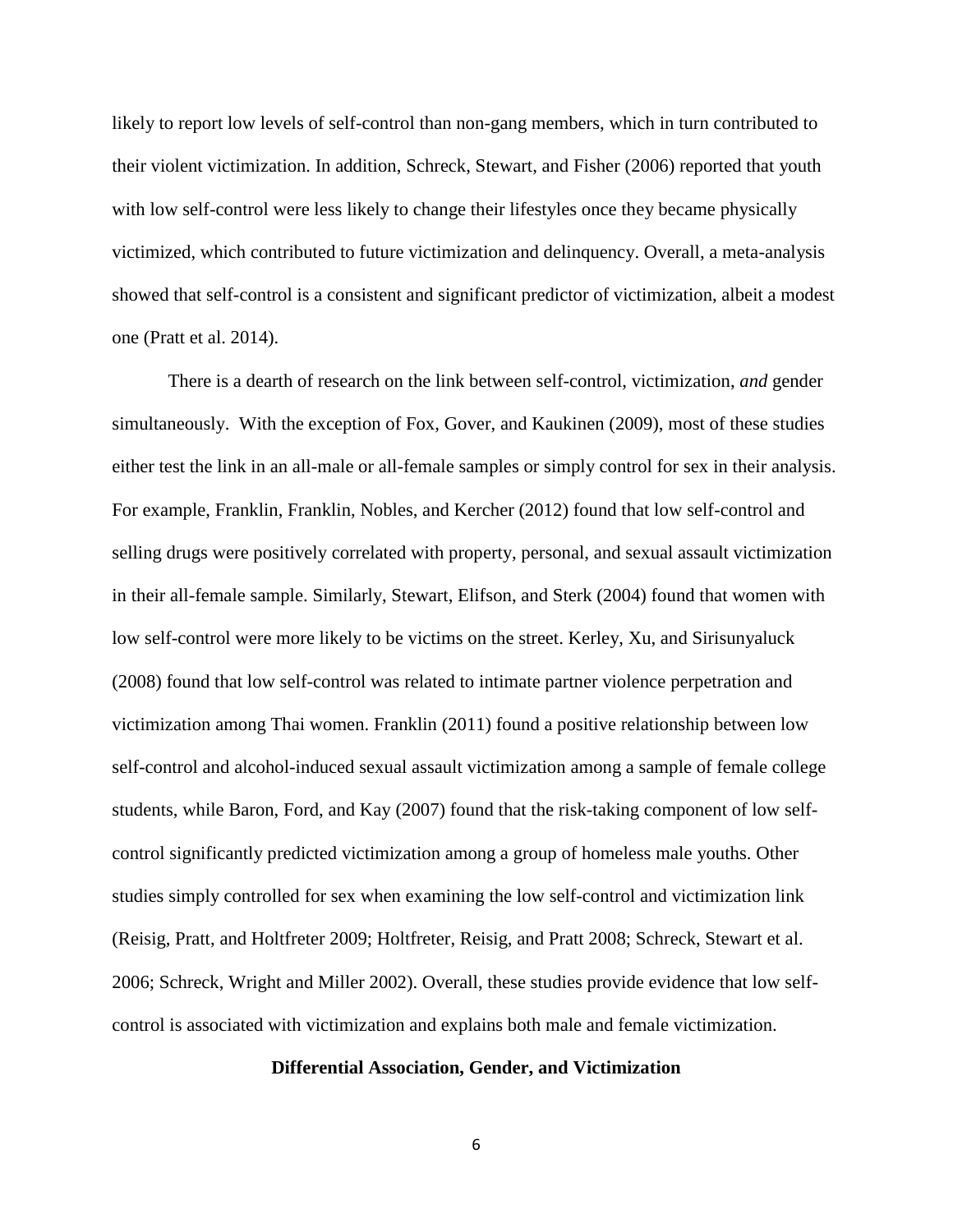Differential association argues that the group of individuals a youth associates with largely determines whether that individual will engage in criminal behavior. If the group engages in criminal behavior, then the youth will learn criminal/deviant definitions and imitate what they witnessed. The effect of one's peer group is so influential that, even if there is no previous relationship or attachment, a stranger who makes suggestive comments and justifies deviant behavior has been shown in a controlled experiment to directly cause an individual to engage in deviance (Paternoster, McGloin, Nguyen, and Thomas 2013).

Differential association can be useful in explaining why individuals with delinquent peers have a heightened risk of victimization. With delinquent friends, there is always a motivated offender and this offender always has a pool of potential victims (Schreck, Wright, and Miller 2002). The amount of exposure and contact with delinquent friends, therefore, increases victimization (Beaver 2011). Osgood, Wilson, Bachman, O'Malley, and Johnston (1996) also argue that for delinquency to occur, peers need to perform their activities away from parental control and other informal authority figures such as teachers. Because these authority figures may be absent during leisure activities, victims usually lack this guardianship against victimization. Youth who spend a lot of time away from home and away from parental control and other authority figures increase their likelihood of victimization (Schreck et al. 2002). Studies tend to suggest that the most accessible targets of victimization are an individual's friends. As it pertains to the current study, this theoretical perspective would suggest that victimization would differ by the victim's sex. Males tend to have more delinquent peers than females and the effect of delinquent peers on delinquency is greater among males than females (Mears, Ploeger, and Warr 1998). It is reasonable to expect that variables derived from differential association would better predict male victimization than female victimization.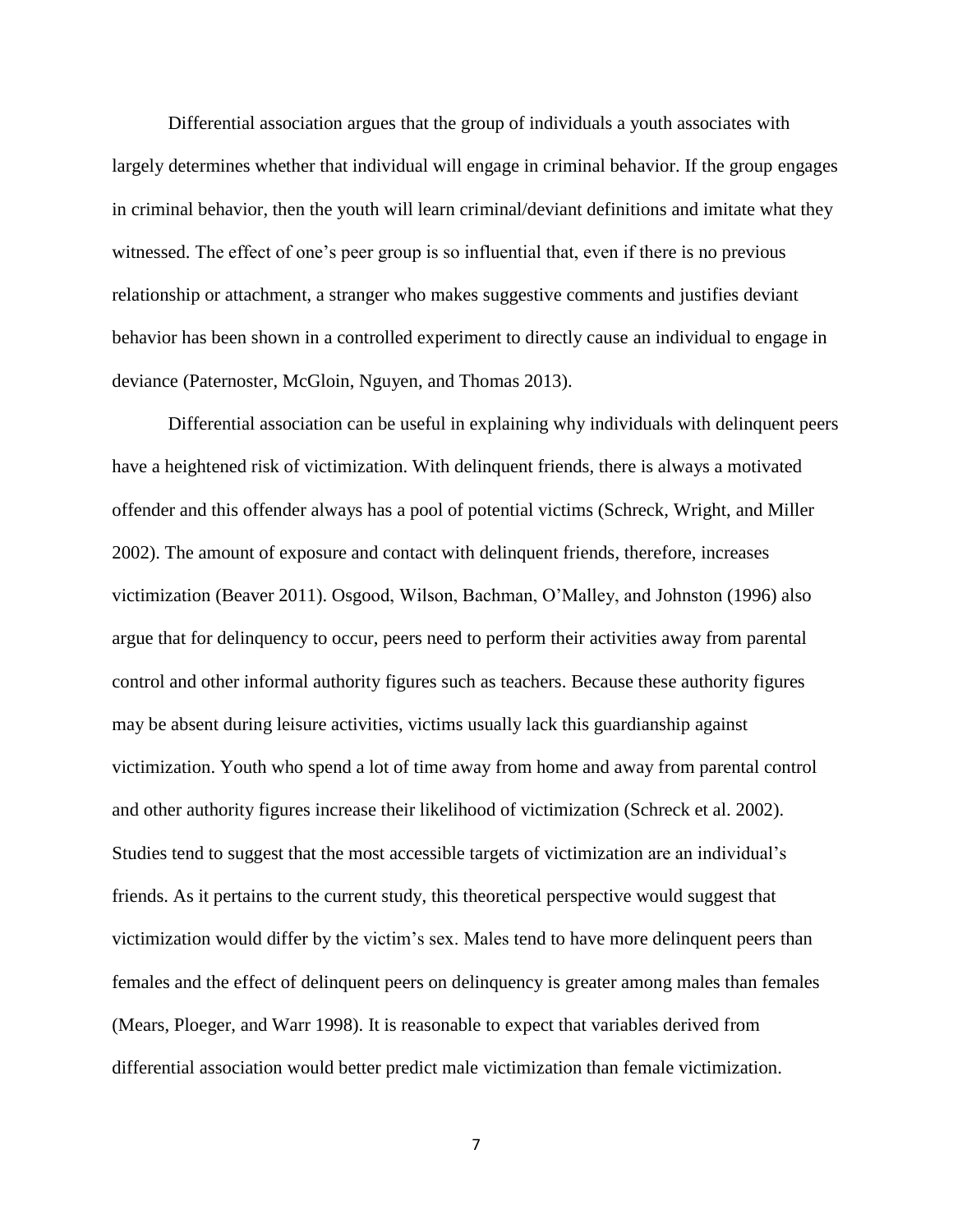Jennings et al. (2010) reported no relationship between delinquent peer association and victimization. They attributed the non-significant relationship to the way delinquent peer association was measured in their study. The same results were reached by Taylor et al. (2008) and Taylor et al. (2007). Schreck et al. (2004) found a positive relationship between delinquent peers and victimization. Specifically, they found that youth who associated with peers who engaged in violent and property crimes were more likely to report victimization. However, they also note that simply having delinquent peers does not necessarily increase victimization, but rather the type of peers and friendship characteristics may be more important in determining the risk factors for victimization (Schreck, Stewart, and Fisher 2004; also see Haynie 2001).

## **Social Bond, Gender, and Victimization**

Hirschi's (1969) social bond theory argues that the cause of criminal behavior lies in the strength of the relationship (social bonds) a child forms with conventional individuals or groups, such as the family, school, and other social institutions. If these social bonds are broken or weakened, individuals will be free to commit criminal behavior. Likewise, individuals will refrain from committing criminal/deviant behavior if they are kept "in check" by their social bonds to society. There are four elements to social bond theory: attachment, commitment, involvement, and belief.

Attachment refers to the strength to which an individual cares about the opinions of others, such as parents, teachers, and significant others. Commitment refers to the individual's time or investment in pursuing conventional activities (i.e. getting good grades). Involvement refers to the amount of time someone spends on conventional activities. The more time spent on an activity, the less likely someone will commit criminal behavior because he or she will have no time to do so. Finally, belief refers to an individual's belief in the moral validity of the law, which is typically measured by how individuals feel about the police. Although not originally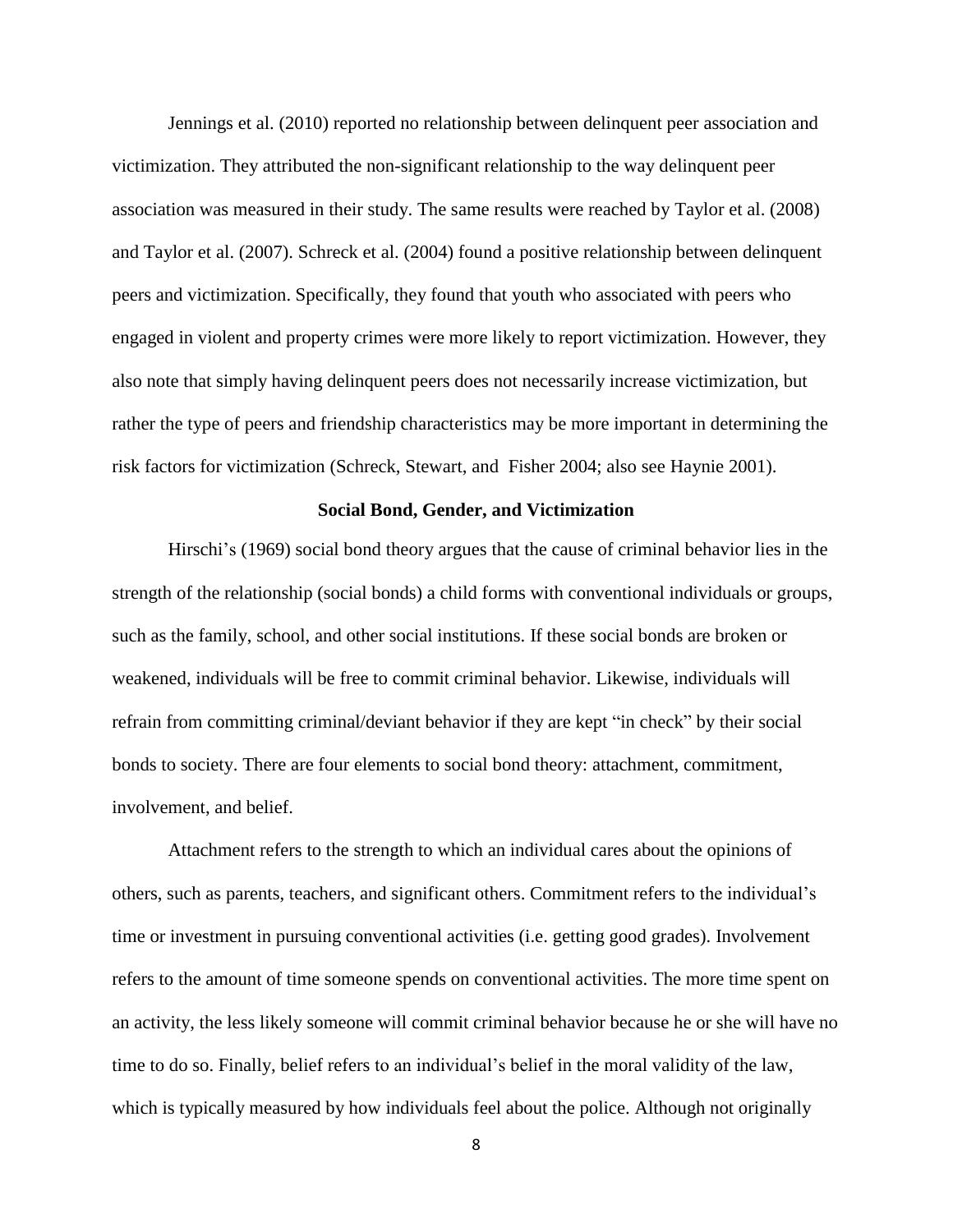formulated to explain victimization, weak or broken social bonds may place a youth at risk for victimization. Just as strong social bonds reduce involvement in delinquency, these same strong bonds may prevent youth from being victimized. A youth with weak social bonds are more likely to engage in criminal behaviors that, in turn, increase the opportunity for victimization. Similarly, youth who lack strong commitment or involvement are more likely to have free leisure time, which increases the opportunity to engage in criminal behavior and, thus, increase their chances for victimization (Agnew and Peterson 1989).

Several studies have tested the relationship between social bonds and victimization. For example, Taylor et al (2007, 2008) reported no relationship between victimization and school commitment/parental attachment. Jennings et al. (2010) examined the influence of school commitment and parental bonding on victimization, finding that both factors reduced delinquency and victimization. Schreck et al. (2002) analyzed cross-sectional data collected from Fayetteville, Arkansas and reported that family and school bonds were not related to victimization. The same result was reached by Schreck and colleagues (2006). Beaver (2011) analyzed data obtained from the *National Longitudinal Study of Adolescent Health* and found that social support, school commitment, and family risk were significant in predicting victimization. Weak emotional attachment to family members increased victimization (Esbensen, Huizinga, and Menard 1999). Wilcox, Tillyer, and Fisher (2009) included variables that measured the respondent's attachment to school, parents, peers, and involvement to school activities (i.e. sports and other school activities). Involvement in school sports increased theft victimization for both males and females, whereas involvement in school activities increased victimization for females only. Attachment to parents and school was negatively related to theft victimization for females, but it was not significant for males. Given the inconsistency of the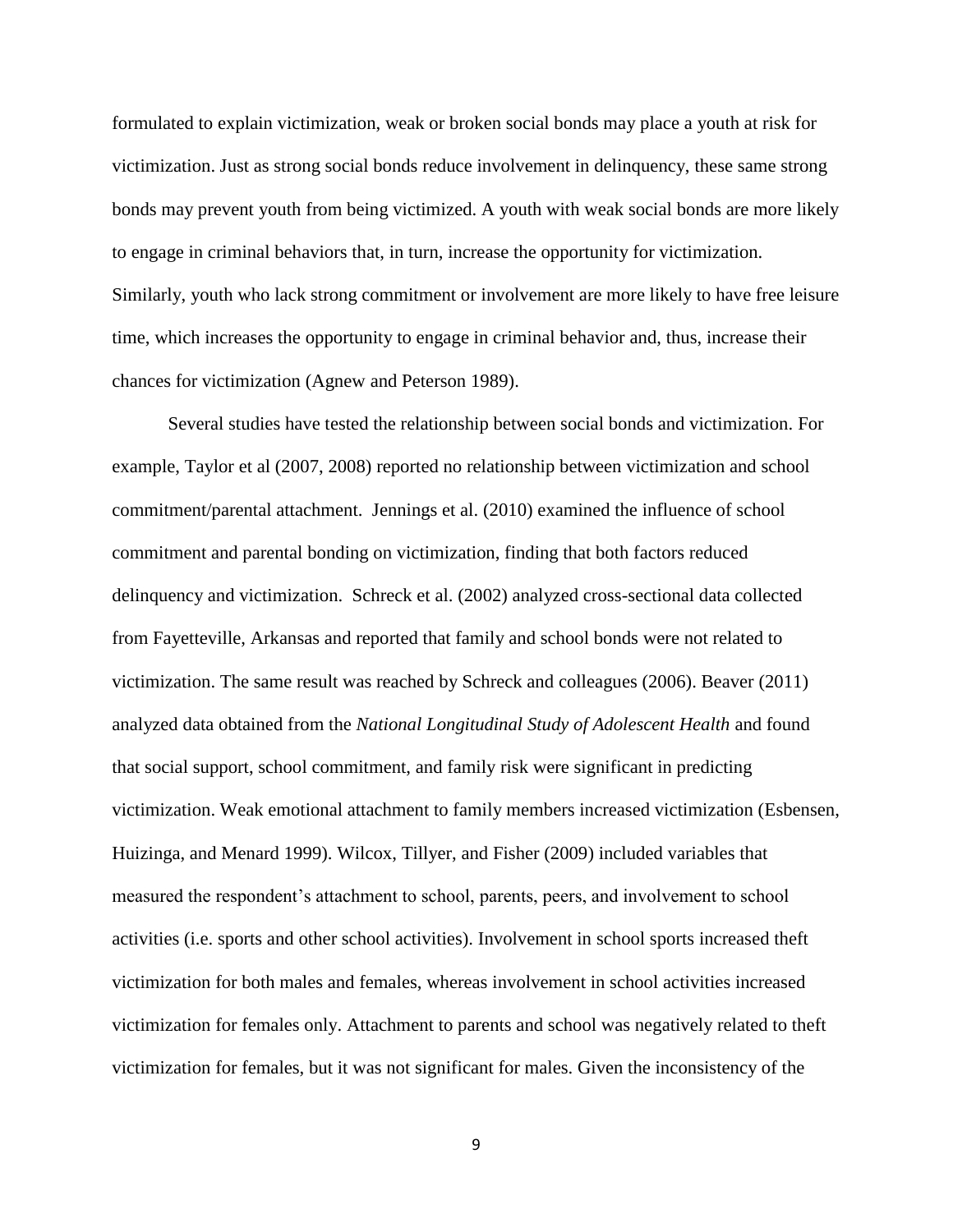literature regarding gender and social bonding, this study makes a gender-neutral hypothesis regarding the association between social bonding and victimization.

## **The Present Study**

Little research has been undertaken to address the generalizability of criminological theories on male and female victimization. To address this gap in the literature, we examine three different criminological theories to determine each theory's ability to explain victimization for girls and boys.

There is a relationship between self-control and victimization. Individuals with low selfcontrol can increase their odds of victimization. Thus, we state the following hypothesis: **H1**: Low self-control is positively correlated with both male and female victimization.

Studies have consistently shown that males are not only more likely than females to have delinquent peers, but also that the nature of peer relationships for middle school boys is more likely to involve violent victimization and perpetration. It stands to reason that males will be more likely to be victimized by delinquent peers than females. We test this concept with the following hypothesis:

**H2**: Delinquent peers are positively correlated with male victimization and not associated with female victimization.

Social bonding theory generally predicts that youth with strong social bonds, specifically youth who are attached to parents and have a commitment to school, are less likely to be victimized. We examine this idea with the following hypothesis:

**H3**: Social bonding will be negatively correlated with both male and female victimization.

# **Methods**

#### **Data**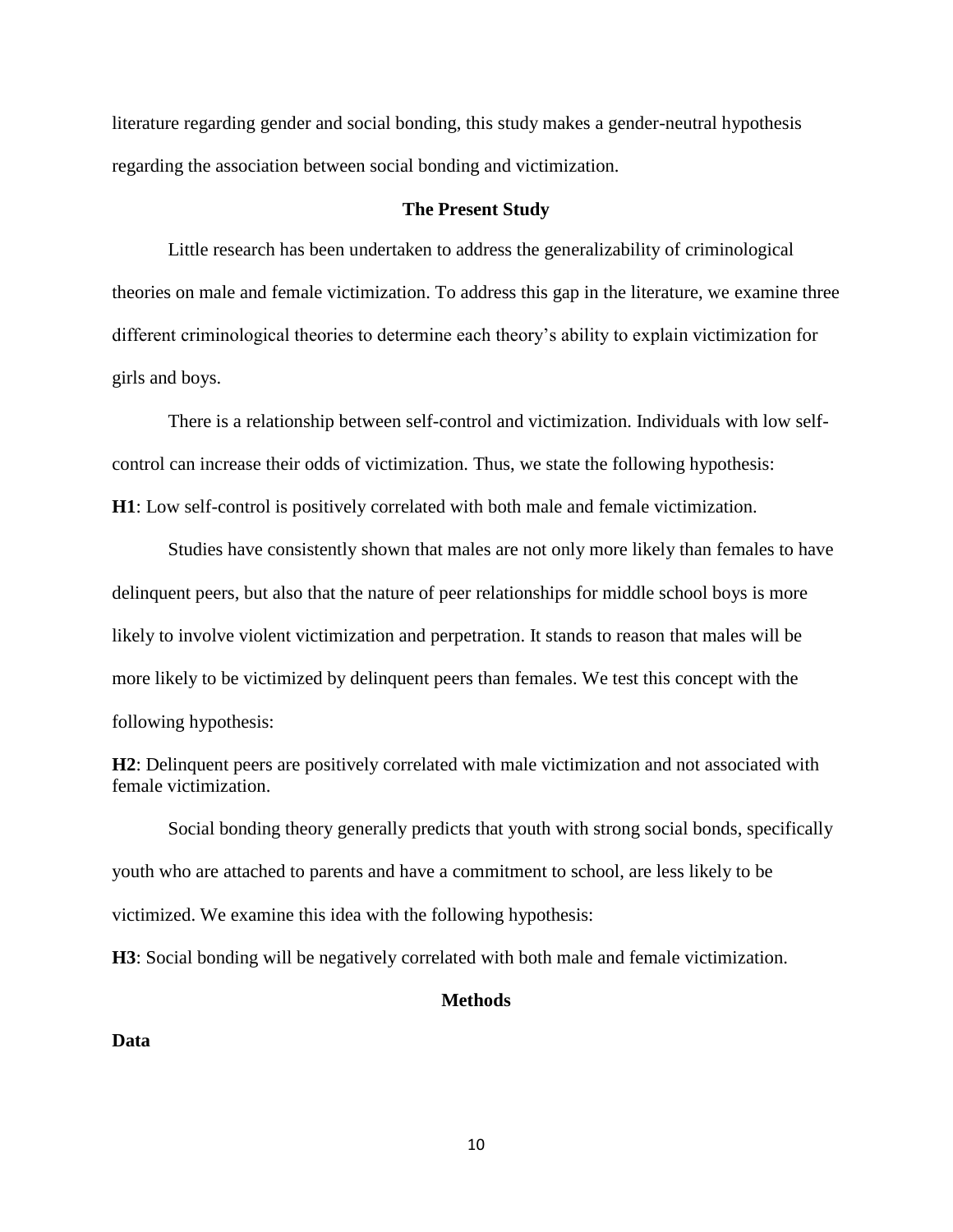Data for the current study came from the *Evaluation of the Gang Resistance Education and Training (GREAT) Program in the United States, 1995-1999* (see Esbensen and Winfree 1999).<sup>1</sup> GREAT is a gang prevention program in which trained police officers in various cities conducted a nine-session classroom instructional program to middle school students informing them about the dangers of joining gangs and involvement in criminal activities. GREAT also employed a survey which contained questions regarding criminal activity in the respondent's school, neighborhood, and in their community, as well as their own involvement in criminal behavior and their own victimization. This cross-sectional survey was completed during the spring of 1995 and was administered to eighth-grade students, teachers, law enforcement officials, and parents. Data was gathered using a multistate cluster sampling design. However, some studies did not account for this clustering in their analyses, suggesting that their statistical models may be misspecified (Childs, Cochran, and Gibson 2009; Taylor, Freng, Esbensen, and Peterson 2008; Taylor, Peterson, Esbensen, and Freng 2007).

The primary investigators selected cities that had one or more police officers certified to conduct GREAT classes prior to January 1994. A total of eleven cities were chosen to conduct the survey. These eleven cities are: Torrance, California; Pocatello, Idaho; Providence, Rhode Island; Will County, Illinois; Orlando, Florida; Milwaukee, Wisconsin; Kansas City, Missouri; Philadelphia, Pennsylvania; Phoenix, Arizona; Omaha, Nebraska; and Las Cruces, New Mexico. Self-administrated questionnaires were handed out to all eighth graders who investigators were able to obtain parental consent at the day of the survey. This sampling technique yielded 5,935 eighth-grade students encompassing 315 classrooms in 42 different middle schools. The

<sup>&</sup>lt;sup>1</sup> While the data were collected in the mid 1990s, the data are relevant to theory testing. Cochran and colleagues (2016) argued that general theories like the ones tested here should be applicable to any timeframe. As such, "the validity, explanatory power, and/or predictive efficacy of general theories should not be period specific, that is, limited to data collected at some but not other points in time" (Cochran et al. 2016: 968).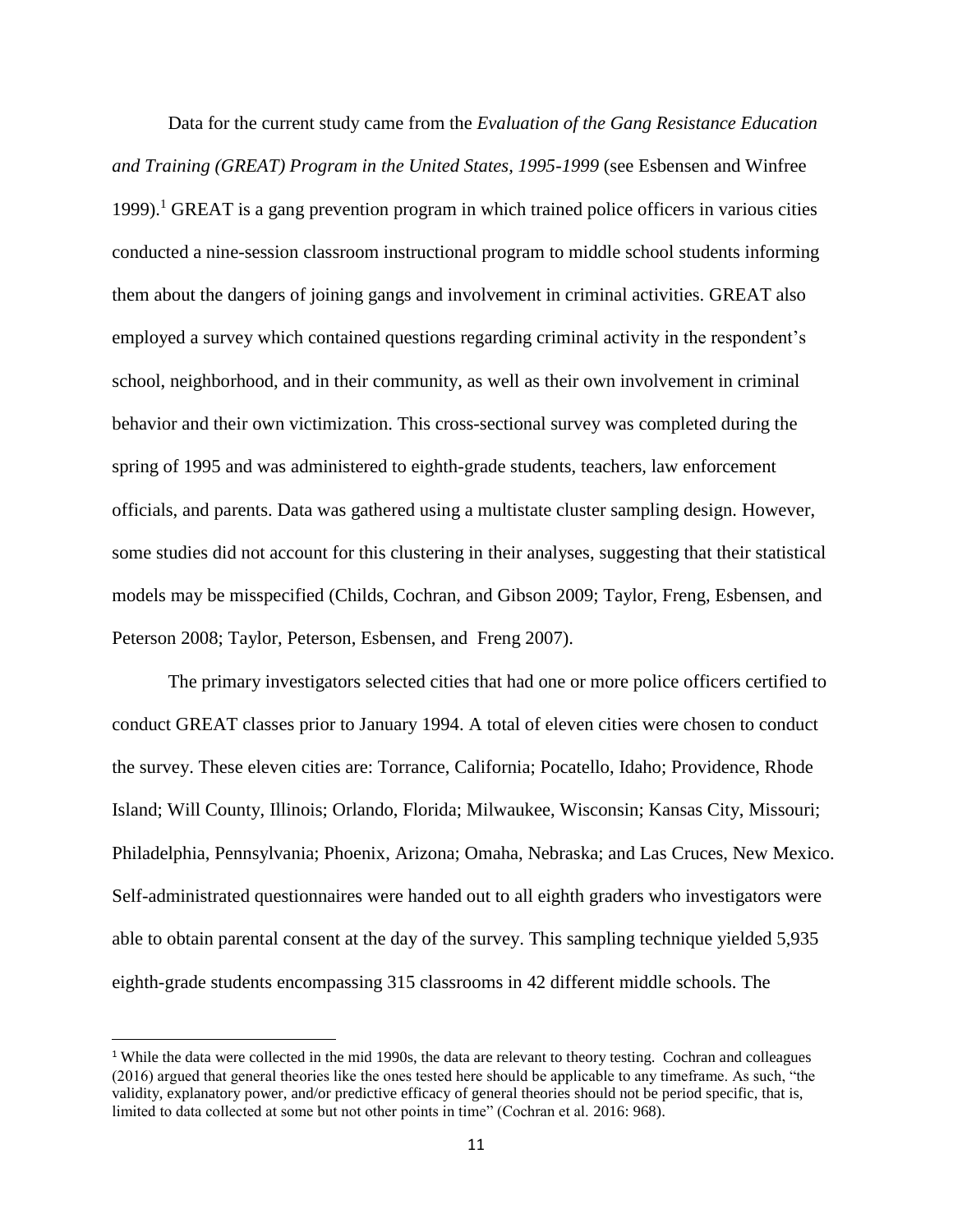attendance rate for the day in which the survey was administered varied from a low of 75% to a high of 93%. It should be noted that the cross-sectional nature of the data will not allow us to distinguish temporal ordering. Therefore, the results presented here are correlates of victimization rather than causes. Although longitudinal GREAT data are available, we argue that the cross-sectional data is more appropriate to use for this study because the cross-sectional data are more racially diverse, more equal in gender representation, and is collected from a wider variety of geographical areas (Esbensen et al. 2009). The cross-sectional data were collected from 11 cities or counties across the United States, whereas the longitudinal data concentrated within only six locations, reducing both sample size and geographical representation.

#### **Description of Variables**

## **Dependent Variable<sup>2</sup>**

A dichotomous dependent variable captured victimization of robbery and aggravated assault, which is consistent with other studies using the same data (Taylor et al. 2008). Respondents were asked if the following two questions has ever happened to them: "Has someone used a weapon or force to get money or things from you?" and "Have you been attacked by someone with a weapon or by someone trying to seriously hurt or kill you?" If respondents answered "yes" to either of the two questions the response was coded as *1= victimized*. Those who did not experience any victimization were coded as *0= not victimized*. 3

# **Independent Variables<sup>4</sup>**

 $<sup>2</sup>$  Due to page limitations, the scales and the individual items that form them, are not presented in the text. They</sup> are available upon request by contacting the first author.

<sup>&</sup>lt;sup>3</sup> Dichotomizing victimization data are common practice. This is sometimes due to the fact that scholars are interested in the *occurrence* of violence rather than the *frequency* of violence. The current method is consistent with prior studies using these data (i.e. Wilcox, Tillyer, and Fisher 2009; Schreck, Miller, and Gibson 2003). <sup>4</sup> We acknowledge that each theory is being partially tested because all the necessary variables needed to fully test these theories were not available in these data. Nevertheless, the testing of these theories are consistent with previous studies using these data.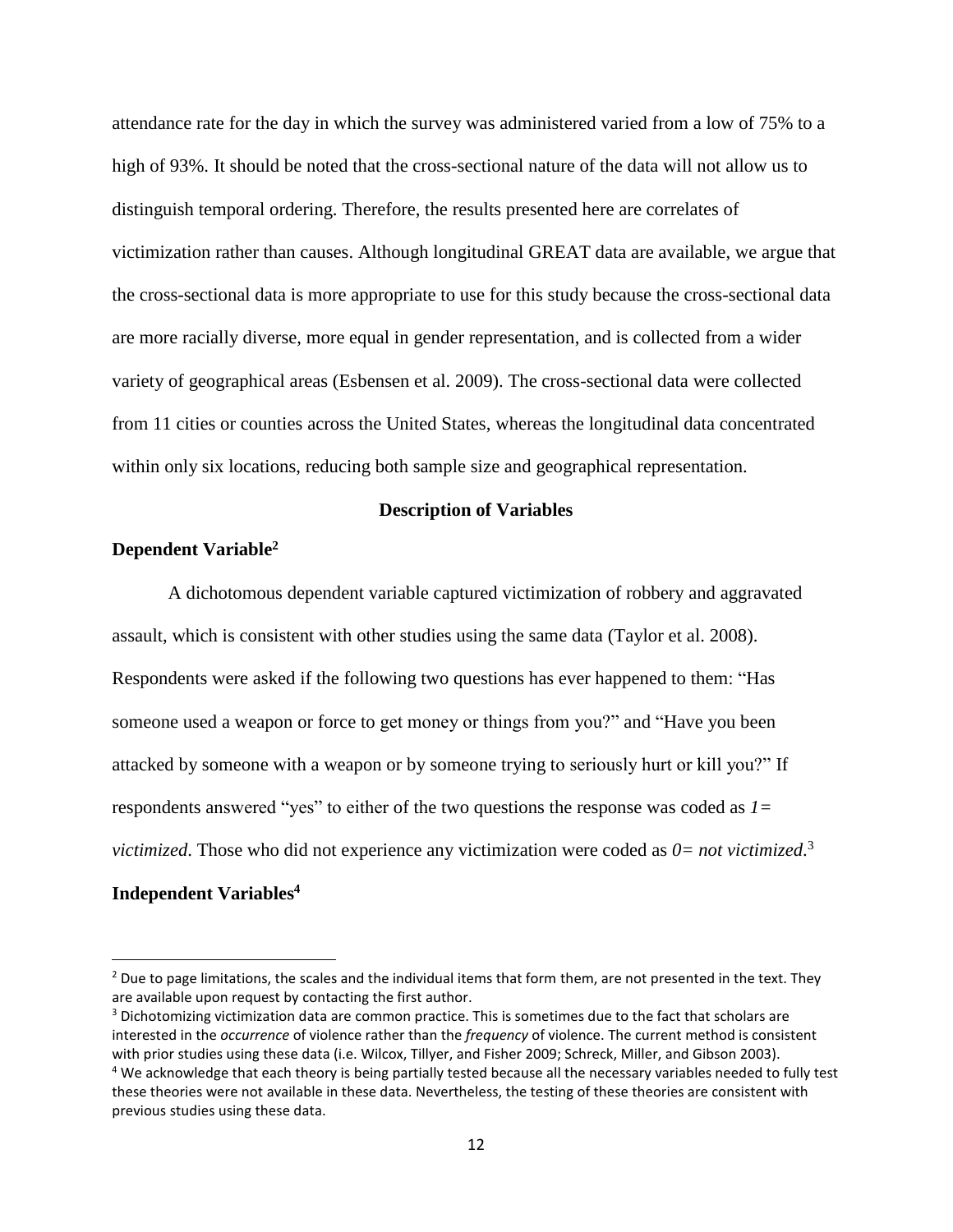**Self-Control.** To measure self-control, eight items from the index developed by Grasmick, Tittle, Bursik, and Arneklev (1993) was used to measure impulsivity and risk-seeking behaviors.<sup>5</sup> Each question contained response categories that ranged from *1=Strongly Disagree* to *5=Strongly Agree*. Scores on the eight questions were then summed together to form the respondent's self-control index. Higher scores indicate lower levels of self-control. A reliability analysis revealed a Cronbach's alpha of .80. Scores on the index ranged from 8 to 40 with higher scores on the measure indicating higher levels of self-control.

**Differential Association Variables.** Two variables are utilized to reflect differential association. These two measures are pro-social peers and delinquent peers.<sup>6</sup> *Pro-social peers* are an eight-item index that captures the extent to which respondents' friends are involved in conventional activities such as community and religious activities. Each of these eight questions contained response categories that ranged from *1 (none of them)* to *5 (all of them).* A reliability analysis revealed a Cronbach's alpha of .84. Scores ranged from 8 to 40, with higher scores indicating greater levels of involvement with peers in pro-social activities. *Delinquent peers* are measured using a 16-item index that taps the extent to which respondents' friends engage in a variety of illegal activities. Each of these 16 questions contained response categories that ranged from *1 (none of them)* to *5 (all of them).* A reliability analysis revealed a Cronbach's alpha of

<sup>5</sup> The primary investigators did not employ all of Grasmick et al. (1993) self-control scale opting to only capture impulsivity and risk-seeking behavior. It should be noted that other scholars have used these same 8 items to measure self-control in studies testing Gottfredson and Hirschi's (1990) general theory of crime (see, Childs, Cochran, and Gibson 2009; Higgins et al. 2009; Jennings et al. 2010).

<sup>&</sup>lt;sup>6</sup> Studies using GREAT data have also included variables that measure negative and positive peer associations in predicting victimization (see Taylor et al. 2008; Taylor et al. 2007). In a separate analysis (not shown), these variables were not significant in predicting victimization for either sex. These results should not be surprising because the items used to construct these measures are hypothetical questions about whether respondents *would* hang out with friends that started getting into trouble. These questions have little face validity for a study testing differential association theory.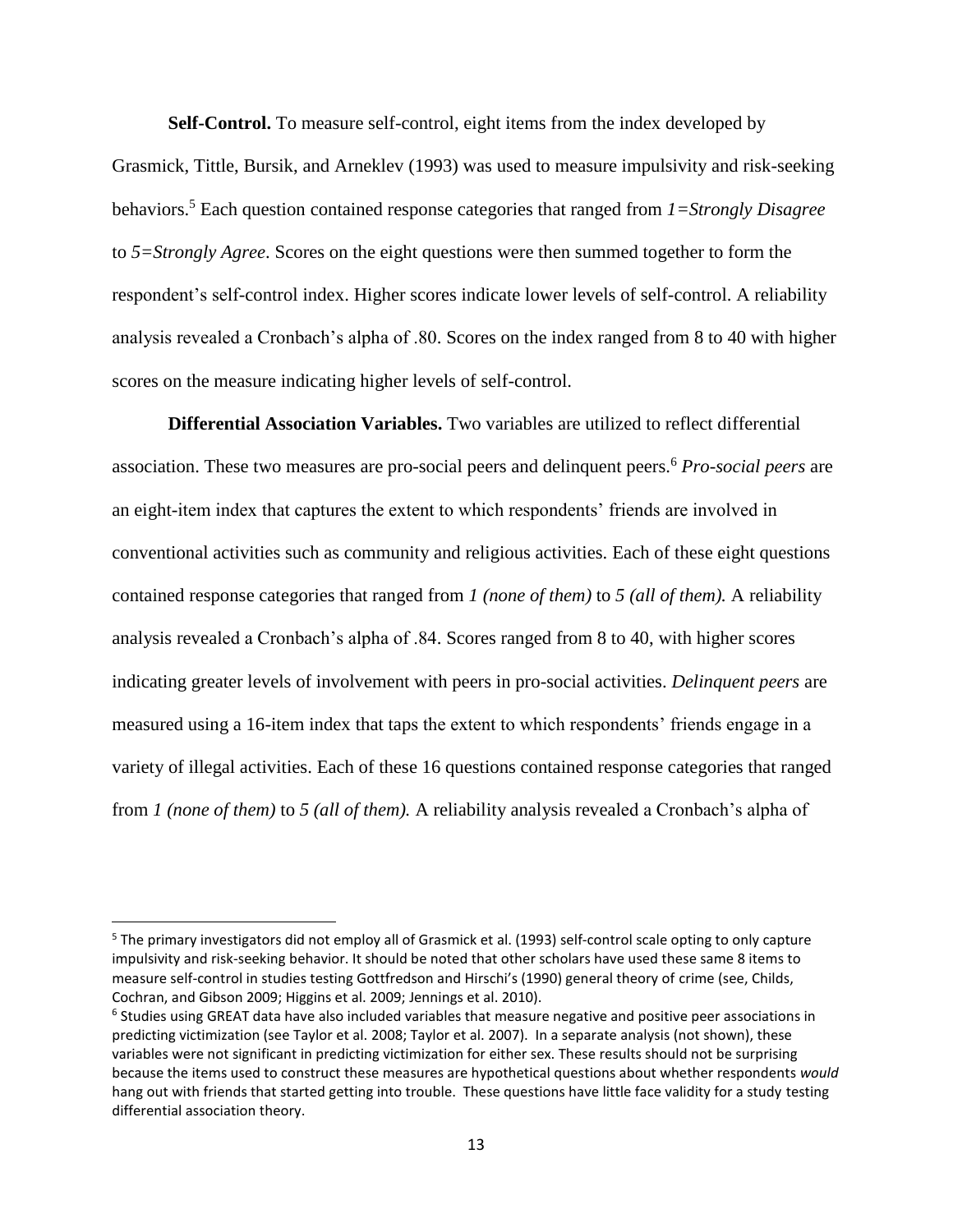.94. Scores ranged from 16 to 80, with higher scores indicating greater levels of involvement with peers who engaged in delinquent behaviors.

**Attachment, Commitment, and Beliefs.** Social bonding was measured using constructs of attachment, commitment, and belief.<sup>7</sup> Two concepts were used to capture attachment: parental attachment (mother and father) and parental monitoring. *Mother/Father attachment* was measured through a composite of two separate six-item semantic differential scales (one each for mother/mother figure and father/father figure). A reliability analysis revealed a Cronbach's alpha of .84 for the mother/mother-figure attachment and a Cronbach's alpha of .88 for the father/father-figure attachment. Scores ranged from 6 to 42 on each index, with higher scores indicating higher attachment to a parent. *Parental monitoring* is an index consisting of four items measuring communication with parents. These questions were added together to form the respondents' parental monitoring. A reliability analysis revealed a Cronbach's alpha of .73. Scores ranged from 4 to 20, with higher scores indicating greater levels of parental monitoring.

Commitment was captured by a 5-item scale of the respondent's orientation to his or her educational goals. Each of these five questions contained response categories that ranged from *1 (Strongly Disagree)* to *5 (Strongly Agree).* These questions were added together to form the respondent's *school commitment*. A reliability analysis revealed a Cronbach's alpha of .77. Scores ranged from 5 to 25, with higher scores indicating greater levels of school commitment*.*

*Belief* was an index consisting of nine-items measuring whether it is okay to lie, fight, and steal. Each of these nine questions contained response categories that ranged from *1 (strongly disagree)* to *5 (strongly agree).* These questions were added together to form the

l

 $<sup>7</sup>$  Unfortunately, the data did not include a measure of the respondent's involvement in conventional activities.</sup> However, some scholars have argued that commitment and involvement are the same concept (Krohn 2000). Take, for example, a youth who is a member of the high school marching band. Practicing daily on his or her musical instrument can be viewed as being both involved and committed to music.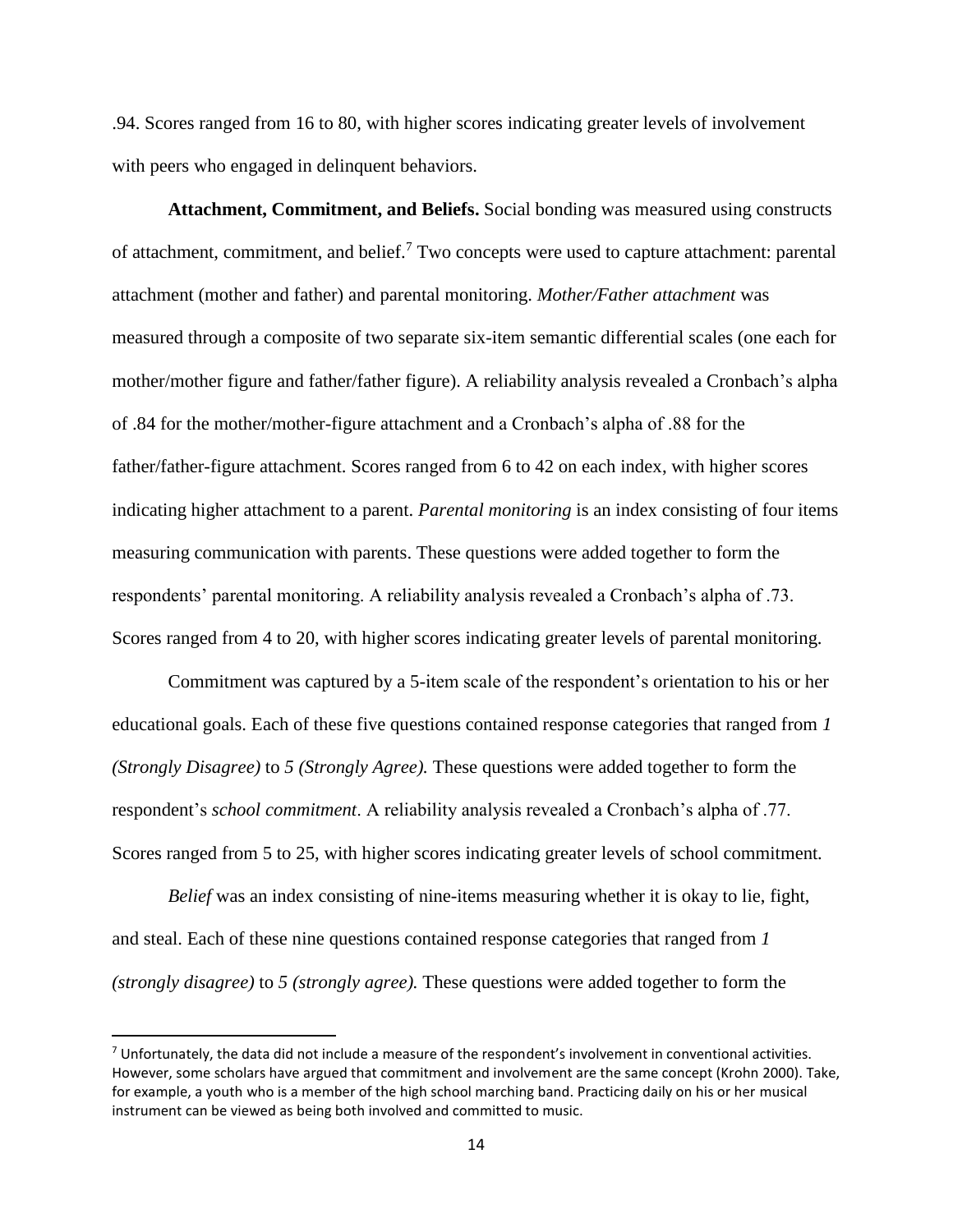respondent's beliefs. A reliability analysis revealed a Cronbach's alpha of .86. Scores ranged from 9 to 45, with higher scores indicating stronger beliefs for lying, stealing, and fighting.

**Control Variables.** Several characteristics will be controlled because previous studies have indicated that certain variables influence victimization, particularly engaging in delinquency, age, family structure, race/ethnicity, and gang membership (Finkelhor and Asdigian 1996; Henson et al. 2010; Lauritsen and White 2001; Taylor et al. 2008; Schreck and Fisher 2004). Engaging in delinquency is hypothesized to increase the likelihood of victimization. *Delinquency* is measured by a 17-item summary index consisting of the respondents' selfreported engagement in status and minor offenses, property and personal offenses, and illicit drug use and sales.<sup>8</sup> Respondents were allowed to answer these questions by indicating yes or no  $(1=Yes, 0=No)$ . A reliability analysis revealed a Cronbach's alpha of .87. Scores ranged from 0 to 17, with higher scores indicating greater involvement in delinquent behavior. *Age* was coded in years. Race and ethnicity was measured by four dummy variables (White, Hispanic, Black, and Other), whereby "1" was the reference category for white, non-Hispanic respondents and 0 for all other groups, and so forth for each dummy variable. *Family structure* was coded as "1" if the respondent currently lived with both biological parents and 0 for all other family living arrangements. *Gang member* was coded 1 if the respondent self-indicated he or she is in a gang and 0 for not in a gang.

#### **Analytical Plan**

The analysis is conducted in two stages. First, we present descriptive statistics for the variables used in the analysis. These statistics are useful to describe each measures overall

<sup>&</sup>lt;sup>8</sup> Some readers may notice that the delinquency variable is constructed of various behaviors that include serious and minor offenses, while the dependent variable is serious victimization. However, this is consistent with other studies using these data (e.g., Taylor et al., 2007; 2008).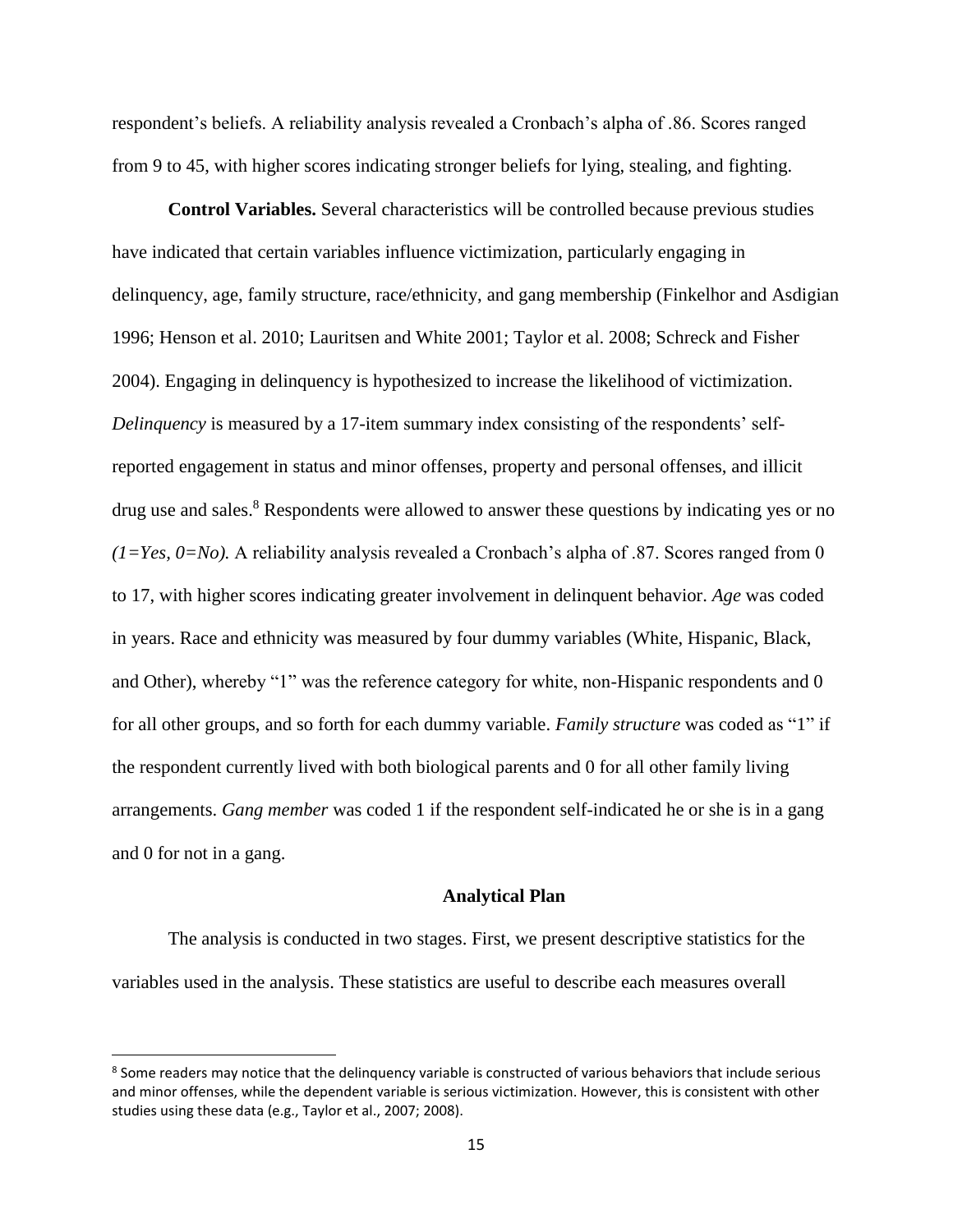distribution. Second, a series of logistic regression models are created since the dependent variable is dichotomous. Two models are constructed for each sex. To account for the multistage cluster sampling design of the data, we use the STATA options "robust" and "cluster" to produce standard errors that are robust to violations of the independence of observations.<sup>9</sup>

## **Sample Characteristics**

 $\overline{\phantom{a}}$ 

Descriptive statistics for the variables are reported in Table 1. We excluded cases that contained unanswered questions pertaining to the variables of interest from the analysis, which is consistent with other studies using this same data set (Anderson 2002; Childs, Cochran, and Gibson 2009).<sup>10</sup> Our final sample size was 3,930 youth  $(2,117)$  females and 1,813 males). About 8% of females and 16% of males reported serious victimization. The majority of respondents were white (45.7% for males and 48.4% for females).

We estimated a series of means-difference tests across sex for the full array of variables in our study. Table 1 reports that eight of the variables exhibit a significant mean difference across sex. Consistent with previous studies, the current study shows that males have lower levels of self-control than females. Males are more likely to have delinquent peers and report a higher deviant involvement as compared to females. Regarding measures of social control, males tend to report have higher levels of attachment to their fathers than females. On the other hand, females report higher levels of parental monitoring and school commitment than males. Males

<sup>9</sup>As with any regression procedure, multicollinearity may be a problem. To determine if multicollinearity is a problem in these data, tolerance and variance inflation factors (VIF) were calculated. In both the male and female models, all tolerances are above 0.25 and all VIFs are below 4, indicating that multicollinearity is not a problem in the present study (Walker and Maddan 2013). The results are not shown in order to preserve space, but are available upon request from the first author.

 $10$  All variables have less than 10% of missing data. Bennett (2001) recommends that anything less than 10% be an acceptable percentage of missing data.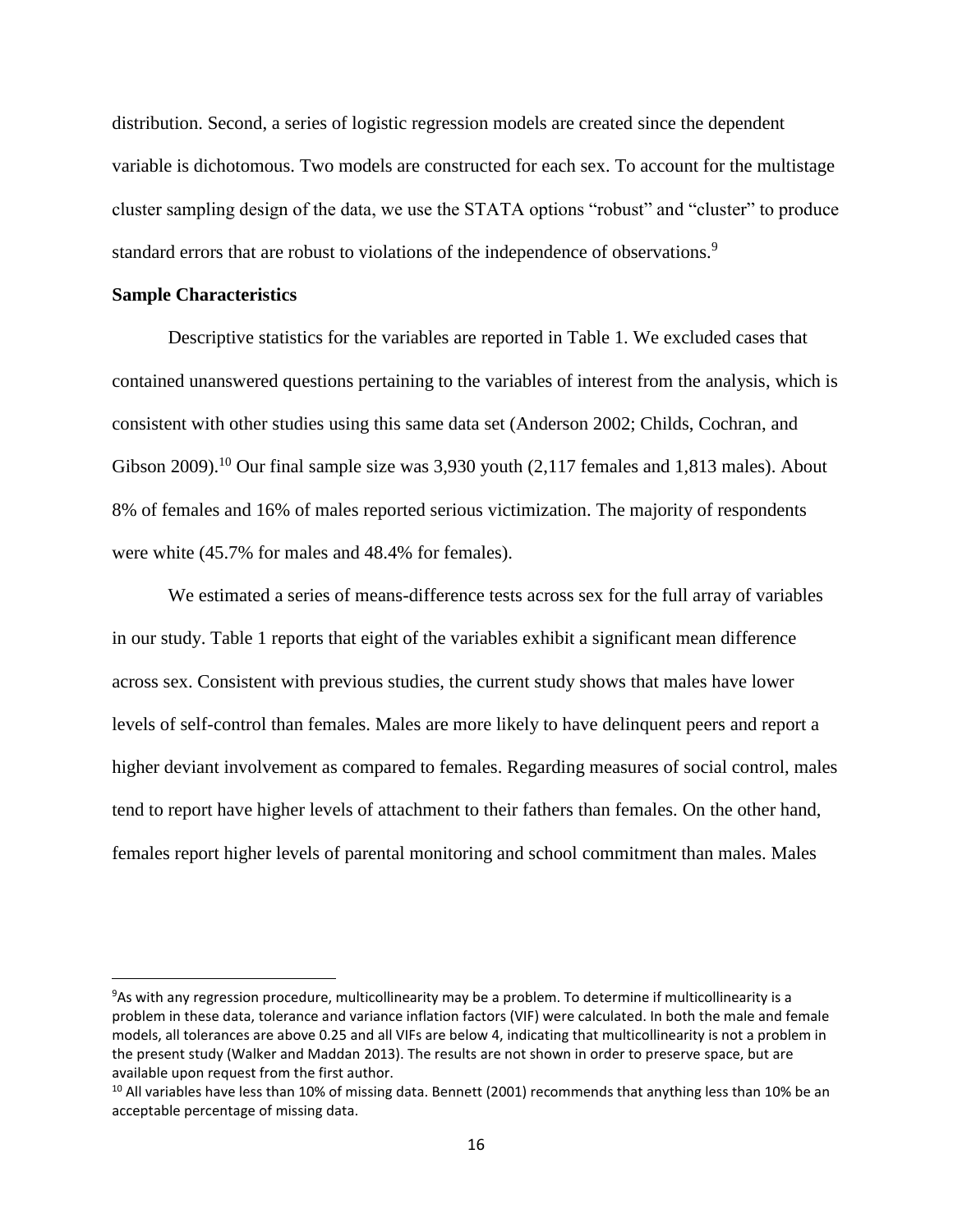report higher levels of beliefs than do females. Finally, males are slightly older than females in this sample.

## \*Table 1 about Here\*

## **Results**

Model 1 of Table 2 reports the results for females. Model 1 indicates that only one theoretical and four control variables were significant in predicting female victimization. Females who associated with pro-social peers were more likely to report victimization (Odds Ratio [OR]=1.04). No other theoretical variables were significant. Regarding the control variables, self-reported delinquency, age, being African-American, and gang membership increased female victimization.<sup>11</sup> A one-unit increase in delinquency increased female victimization by 1.32 times. Older respondents were more likely to report victimization than younger respondents. African-Americans were more likely to report victimization than whites. Finally, being in a gang increased victimization by 2.01 times. The Nagelkerke  $R^2$  is 0.17 and its  $\chi^2$  is statistically significant.

Model 2 of Table 2 shows the results for males. This model indicates that one theoretical variables and three control variables were significant in predicting boys' victimization. Parental monitoring was found to be negative and significant (OR=.998). Males with higher levels of parental monitoring were less likely to report victimization. Furthermore, self-reported delinquency is found to be positive and significant. Results showed that boys who have a onepoint increase in delinquency increased the odds of victimization by 1.27 times. Regarding the

l

<sup>&</sup>lt;sup>11</sup> An exploratory analysis (not shown) excludes prior delinquency and gang member to determine the effects of the theoretical variables on the dependent variable in the absence of these control variables that are strongly related to the dependent variable, since engaging in delinquency is a strong predictor of victimization and these data were collected from a gang intervention program. In this analysis, self-control is significant for the female model, but becomes non-significant when delinquency and gang member are included. For the male model, the results of this analysis were similar to those discussed in the paper.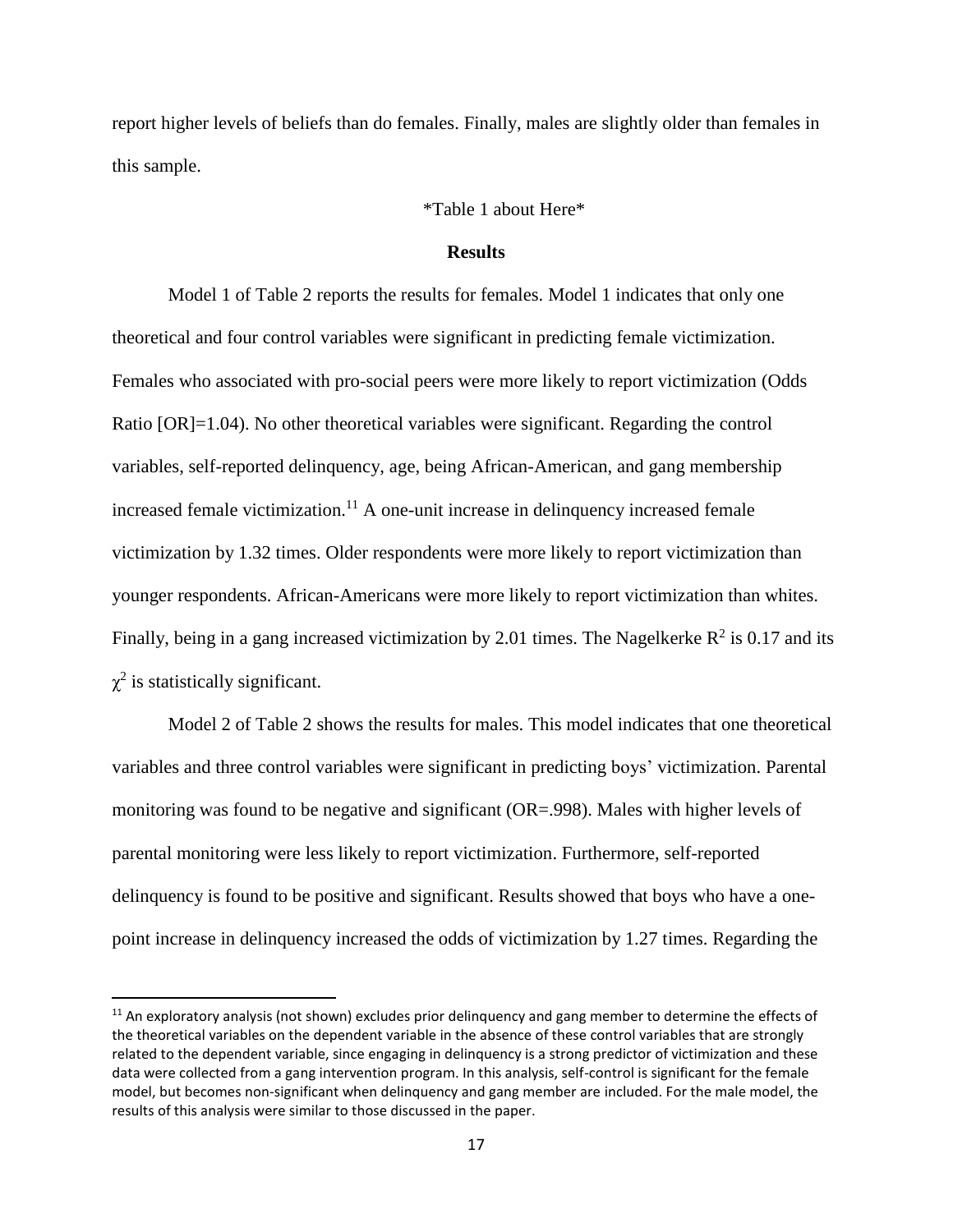control variables, belonging to an intact family decreased victimization. Respondents who lived with both of their biological parents were less likely to report victimization (OR=.726). Finally, being a gang member increased victimization. Individuals self-reporting gang membership were 2.18 times more likely than non-gang members to report victimization. The model's overall predictive strength (Nagelkerke R<sup>2</sup>) is 0.20 and its  $\chi^2$  is statistically significant.

A series of coefficient comparison tests (Paternoster et al. 1998) were also conducted to examine the invariance of the measures across sex. The results of these tests showed that the relationship between pro-social peers and victimization is significantly different across sex. More specifically, pro-social peers are more salient for females, as compared to males, in predicting victimization compared to males.

#### \*Table 2 about Here\*

#### **Discussion and Conclusion**

Criminological theories initially formulated to explain criminal behavior have also been used to explain criminal victimization. Although criminological theories have been able to explain victimization, few studies have addressed the issue of gender generalizability for youth—the idea that these theories can also explain boys' and girls' victimization. The current study attempted to close this gap by analyzing data from the GREAT program as it related to robbery and assault victimization. Several interesting findings emerge from the study.

First, self-control theory was not found to significantly predict the incidence of robbery and assault victimization and, therefore, Hypothesis 1 was not supported. This could be due to the reduced significance of self-control when intervening variables such as delinquent peers, gang membership, drug use, and unstructured routines are used (Pratt et al. 2014). Second, studies using GREAT data that did not control for the multi-clustering design of the survey may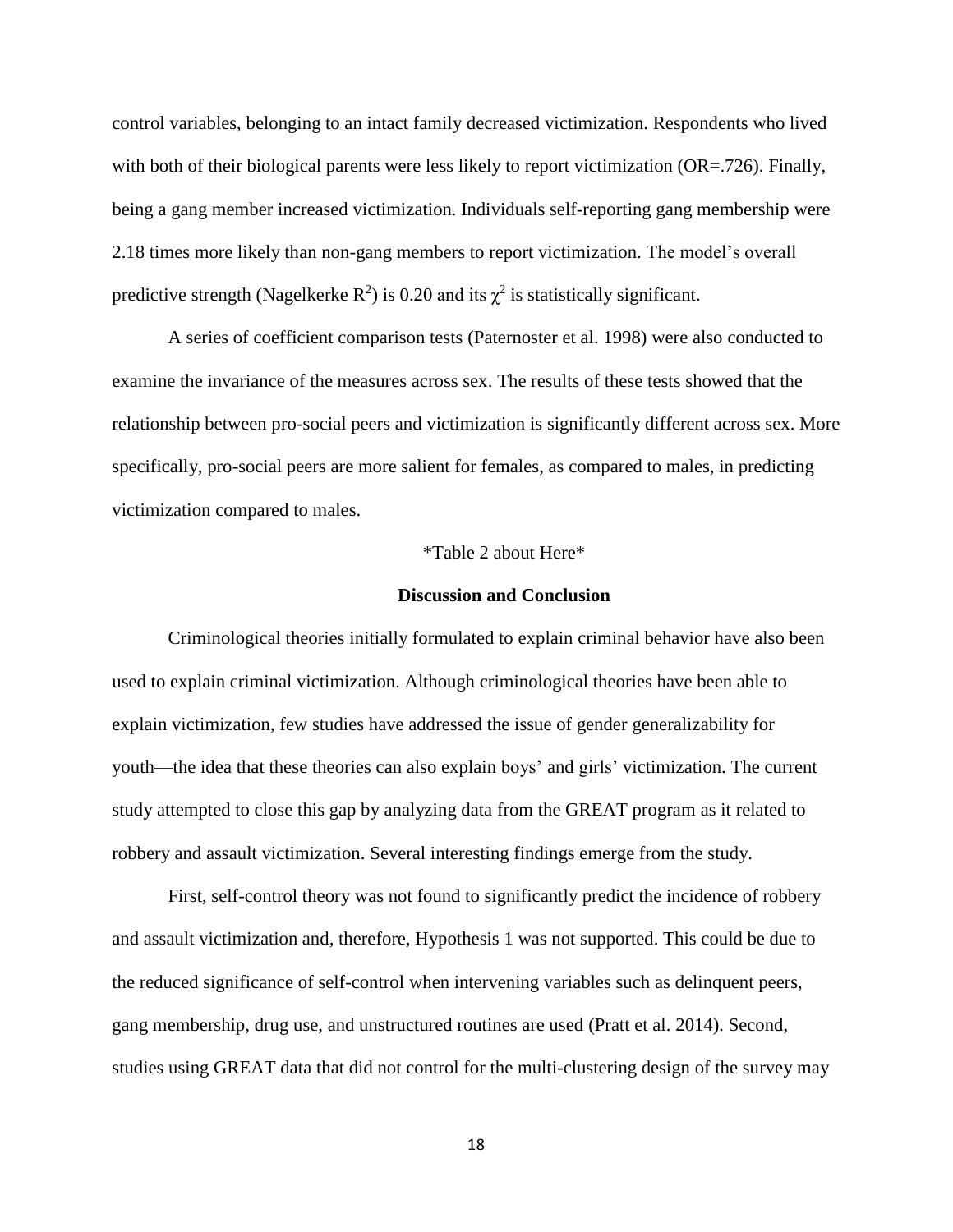have produced spurious results (Higgins et al. 2009; Jennings et al. 2010). Finally, Pratt et al. (2014) found that self-control was better at predicting noncontact forms of victimization (i.e. online victimization and fraud) rather than physical forms of victimization such as robbery and assault measured in the current study.

It was hypothesized that delinquent peers would increase victimization for males, whereas females' victimization would be non-significant, since females tend to be insulated from negative influence of deviant peers. Hypothesis 2 is not supported. In both the male and female models, delinquent peers were not significant. This result is consistent with other studies that also report a non-significant relationship between delinquent peers and victimization (Jennings et al. 2010; Taylor et al. 2007; Taylor et al. 2008). This finding may be attributed to the fact that having delinquent peers may not increase victimization, but associating with delinquent peers in an *unsupervised and unstructured time* may be of greater importance (Osgood et al. 1996). Put differently, a youth can have delinquent peers, but what matters is what they are actually doing together during high risk times and places that increases risk for victimization (Hindelang et al. 1978).

Interestingly, pro-social peers increased the odds of victimization for females. There are two possible explanations for this finding. First, from a routine activity perspective, motivated offenders may perceive girls as vulnerable and more likely to be targeted for violent victimization. Qualitative studies have provided support for this notion. For example, Cobbina, Miller, and Brunson (2008) noted that males were more likely to carry weapons, whereas females were perceived to be weak and less likely to fight back. Therefore, girls who were likely to associate with pro-social peers may have been viewed as easy targets and, thus, believed to be at greater risk for victimization. As such, females reported staying out of public spaces and out of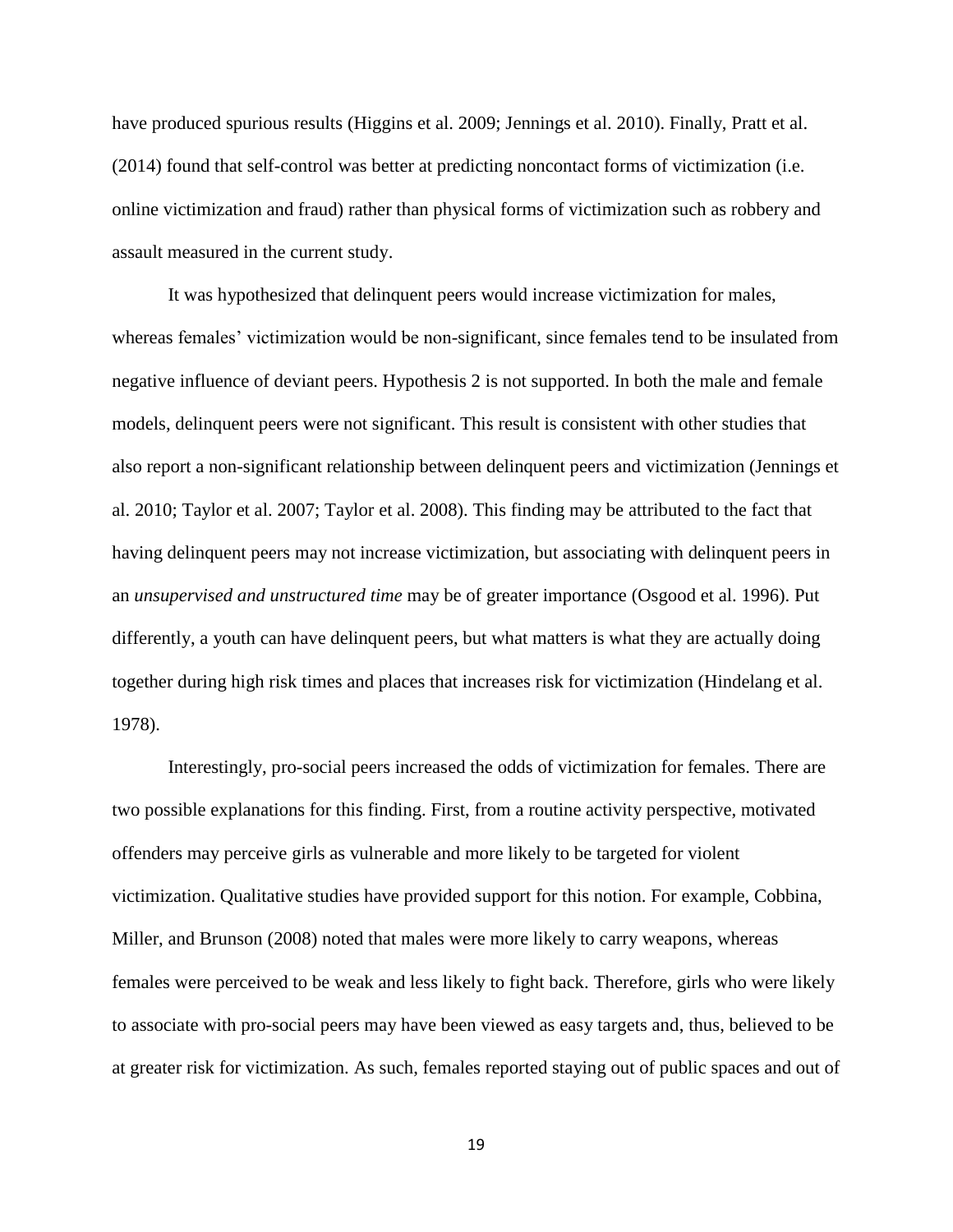the reach of motivated offenders (Cobbina et al. 2008). Second, Haynie (2001) pointed out that it is not simply having delinquent peers that contribute to victimization and delinquency, but rather the characteristics of a person's friendship network. Delinquency and victimization is more likely to occur when there is a strong cohesion among peers (network density), when the youth possesses a central position within the friendship network (network centrality), and when the youth receives many friendship nominations (popularity) and not how many delinquent friends a peer claims (Haynie 2001).

We now turn our attention to the social bonding variables. Social bonding variables were not significant in predicting middle school girls' victimization, which was consistent with previous studies using the GREAT data set (Taylor et al. 2007, 2008). Hypothesis 3 was not supported for girls, and was only partially supported for boys. Boys who reported high levels of parental monitoring were less likely to report violent victimization. This may be because parental monitoring reduced the opportunity that boys had to be in a place that increased their chance for victimization. The other social bonding variables (parental attachment, commitment to school, and moral beliefs) were not significant. This finding is consistent with Taylor and colleagues (2007, 2008), but inconsistent with Jennings et al. (2010) who found that school commitment and parental attachment reduced victimization. One possible explanation provided by Esbensen, Huizinga, and Menard (1999) is that victimization may depend less on the characteristics of the victim, but more on the characteristics of the potential offender. Victims may have strong social bonds to school, parents, and conventional activities, but victimization may still occur if the victim and offender come together in specific situations; an explanation consistent with routine activities theory (Esbensen et al. 1999).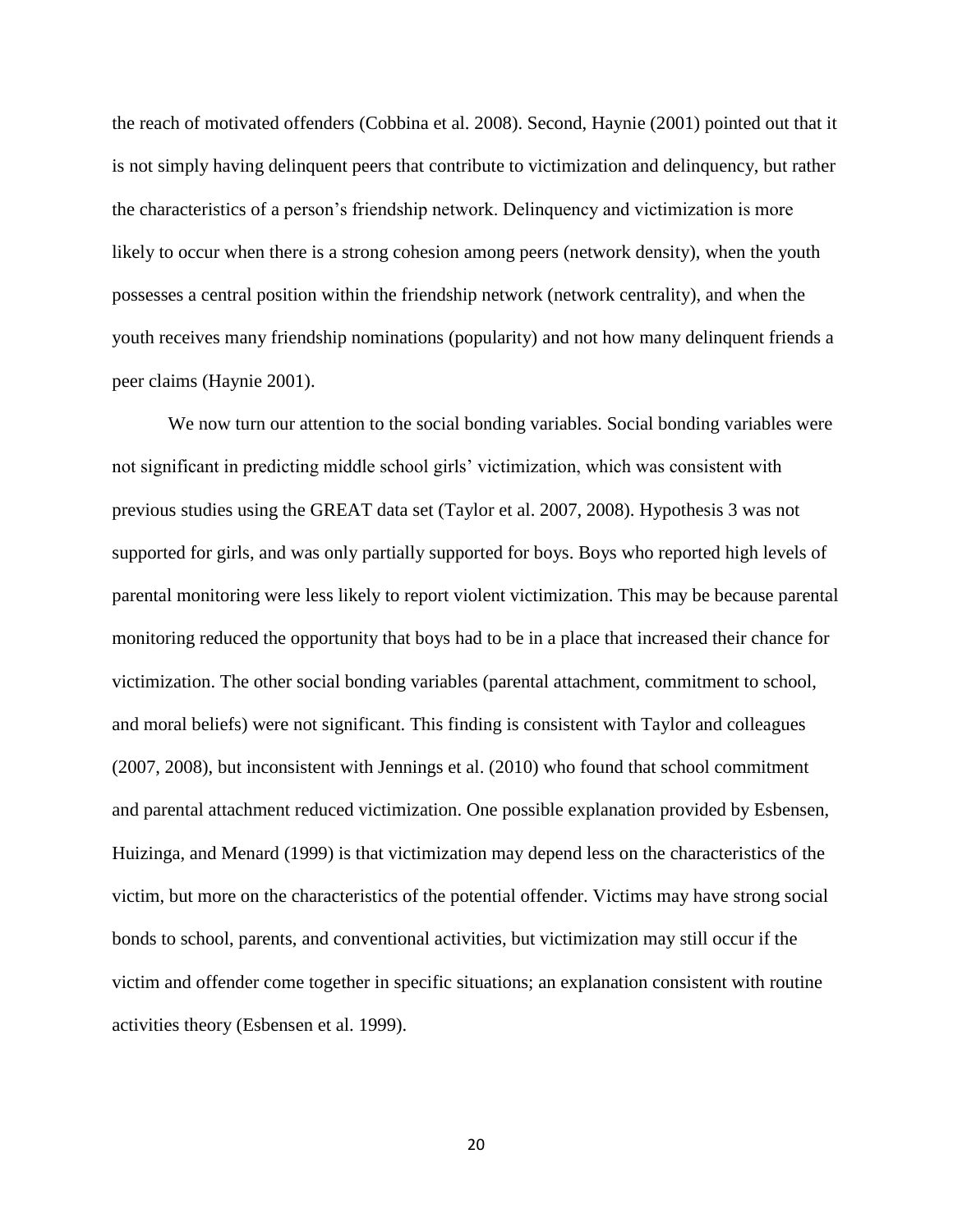Finally, it is important to discuss the importance of self-reported delinquency.

Delinquency was found to be positive and significant in predicting both male and female violent victimization. The nearly identical coefficients for delinquency for boys and girls suggest that delinquency is equally as risky in putting youth at risk for violent victimization of robbery and assault. Our results also suggest that studies that have failed to control for involvement in delinquency may not have provided a comprehensive examination of the correlates of youth victimization (Childs, et al. 2009; Higgins et al. 2009; Jennings et al. 2010). Our study provides compelling evidence that a deviant lifestyle (Hindelang et al. 1978) is an important risk factor for serious victimization of males and females. Overall, the inability of these theoretical variables to predict serious victimization aligns with some scholars' contention that these theories may be more suitable for explaining minor forms of delinquency (see, Akers and Sellers 2009), and our findings demonstrated that this may also be true for serious victimization as well.

#### **Limitations and Conclusion**

As with many other criminological studies, the results of the current analyses should be viewed with the study's limitations in mind. First, the sample in the current study was obtained through students attending public schools. This limitation reduces the ability to generalize these results to students not attending public schools or to students that were absent on the day of the survey or refused to participate in the study. Caution should be exercised in applying these findings to students in private schools and students that are home-schooled. Second, as pointed out by Jennings et al. (2010), the measures used to capture victimization are limited to one particular period, between the ages of 12 to 16. Therefore, the ability of low self-control and other variables to predict criminal behavior and victimization during other developmental phases of youth cannot be determined in the current study. Third, the dependent variable only captured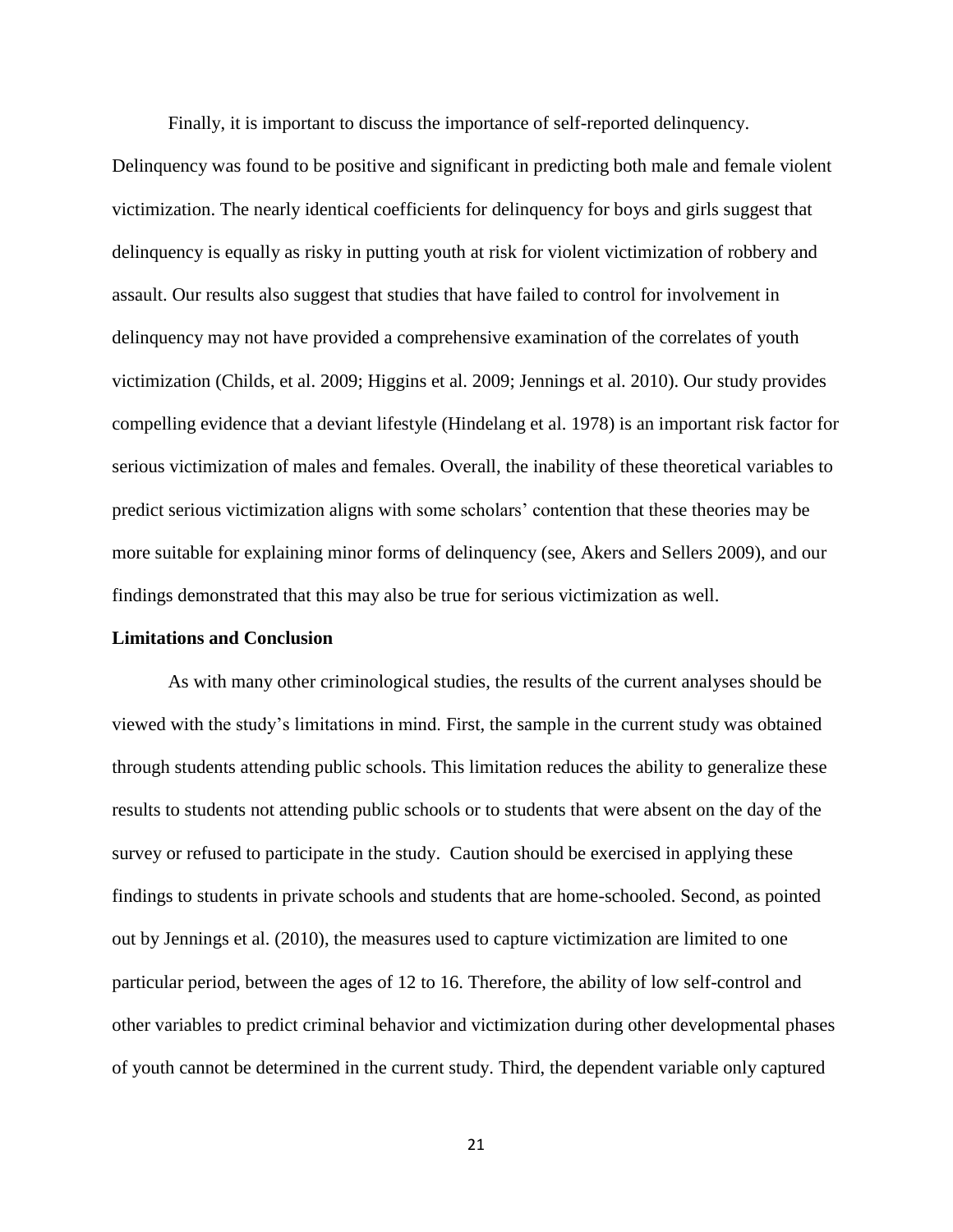robbery and aggravated assault. Results may have differed if we examined different types of victimization. Therefore, future research should attempt to determine whether these theories can predict other types of victimization (i.e. bullying, cyber-victimization, property victimization, etc.) and test this dependent variable for generality across gender. Fourth, like all studies using self-reported data, how truthful respondents were when reporting their own victimization and delinquency is unknown. There is the possibility of under/over reporting these events and some factors may influence how a respondent answers particular questions.<sup>12</sup> Finally, as previously stated, the current data came from a cross-sectional design, which calls the causal time-ordering among some variables into question. For example, the dependent variable asks respondents whether they have "ever" been victimized. As such, it is possible that the respondent's victimization influenced how he or she answered some the independent variables used to predict victimization. Future studies should attempt to disentangle this issue.

In conclusion, the results of our study point to the fact that social bonding and differential association explained victimization differently by gender. This is particularly true for female victimization. Although the extant evidence shows that delinquent peers, social bonds, and delinquency lifestyle directly and indirectly impact the odds of becoming a victim, we suggest that future research continue to explore the pathways approach as a viable explanation of girls' victimization. The pathways approach originated as an explanation for why girls and women come to the attention of the criminal justice system. Research has found similar core pathways that girls and women share, and studies consistently find an overlap between victimization and criminality (Brennan et al. 2012; Chesney-Lind 1997; Daly 1992; Gilfus 1992; Owen 1998; Richie 1996; Salisbury and Van Voorhis 2009; Shechory, Perry and Addad 2011; Simpson,

 $\overline{\phantom{a}}$ 

<sup>&</sup>lt;sup>12</sup> We would like to thank the anonymous reviewer for illustrating this point.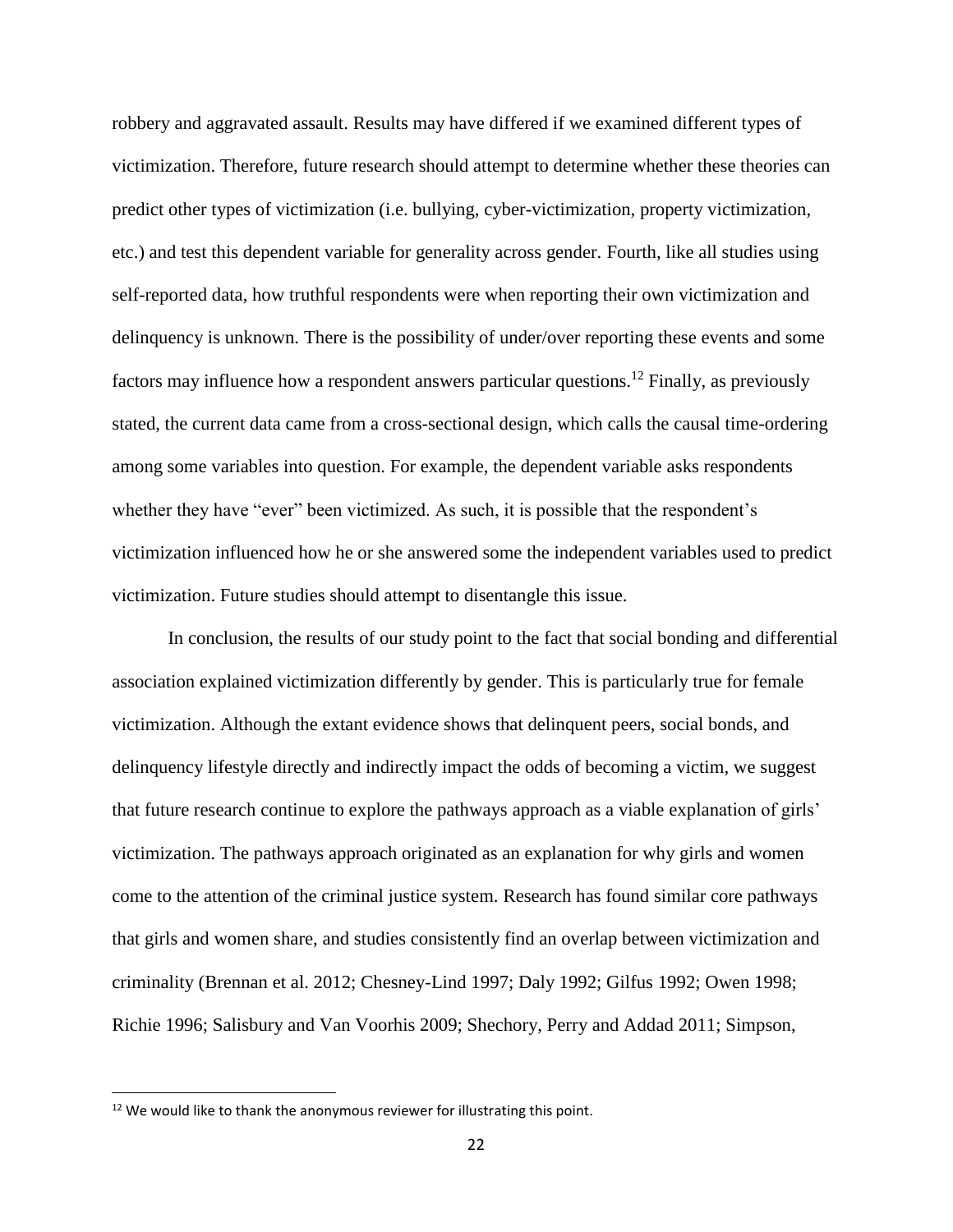Yaher and Dugan 2008). The pathways approach acknowledges that girls generally experience early childhood neglect, abuse, and interpersonal violence at the hands of family members and friends at greater rates than boys. These experiences lead to self-esteem and anger management issues, problems in school, mental health problems and/or substance abuse. Many of these earlier experiences influence why girls and young women remain socially and economically marginalized and involved in certain types of criminal behavior (Salisbury and Van Voorhis 2009). The pathways approach may be viable for explaining violent victimization and how that may lead to later arrests for violent delinquency (Rivera and Widom 1990).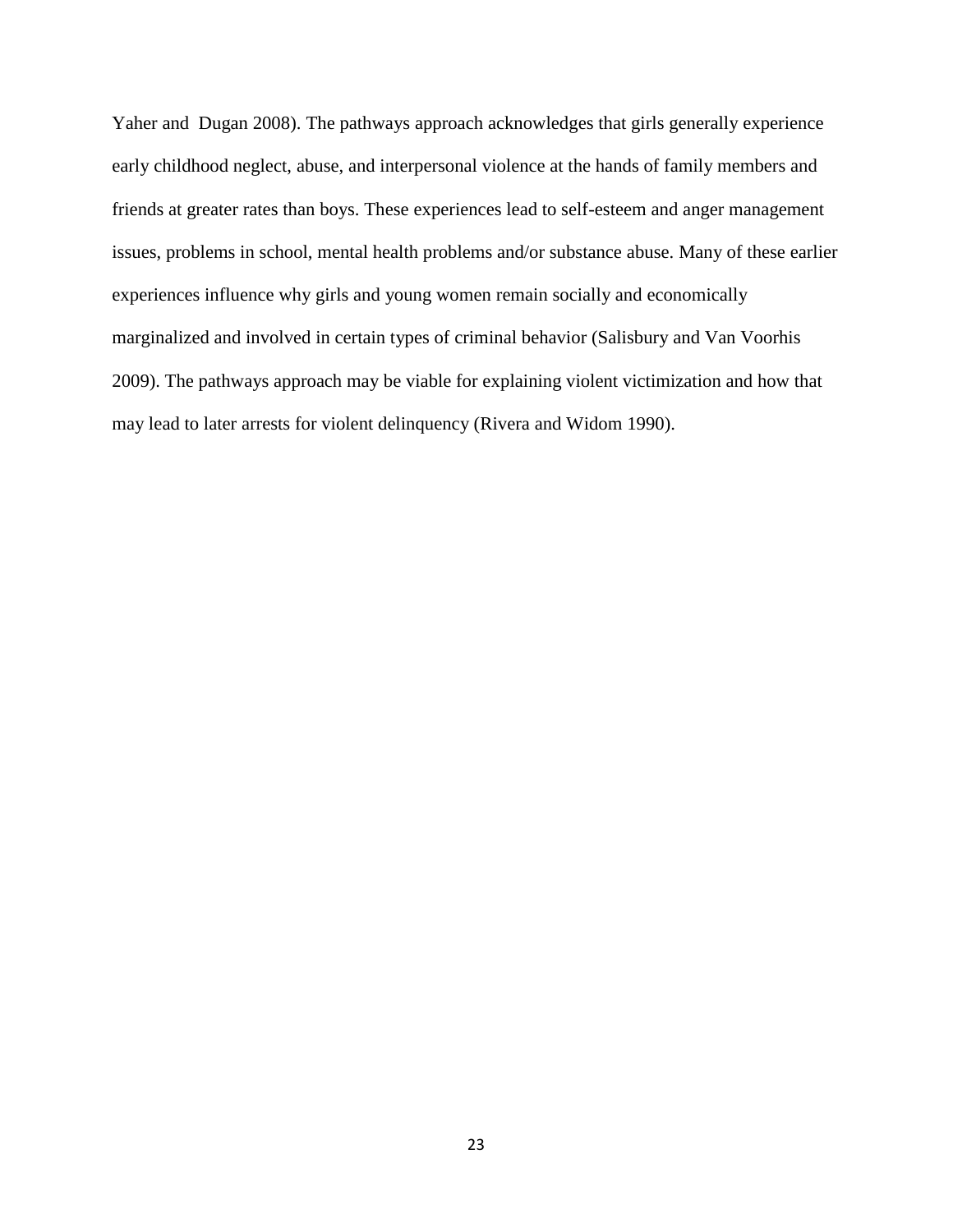#### **References**

- Agnew, Robert and David M. Peterson. 1989. "Leisure and delinquency." *Social Problems* 36 (4): 332-350.
- Akers, Ronald L. and Christine S. Sellers. 2009. *Criminological Theories: Introduction,*  Evaluation, and Application. 5<sup>th</sup> Edition. New York, NY: Oxford University Press.
- Alarid, Leanne F., Velmer S. Burton, and Francis T. Cullen. 2000. "Gender and crime among felony offenders: Assessing the generality of social control and differential association theories." *Journal of Research in Crime and Delinquency* 37(2): 171-199.
- Anderson, Elijah. 1999. *Code of the streets: Decency, violence, and the moral life of the inner city.* New York, NY: Norton.
- Anderson, Amy L. 2002. "Individual and contextual influences on delinquency: The role of the single-parent family." *Journal of Criminal Justice* 30(6): 575-587.
- Anderson, Bobbi Jo, Malcolm D. Holmes, and Erik Ostresh. 1999. "Male and female delinquents' attachments and effects of attachments on severity of self-reported delinquency*." Criminal Justice and Behavior* 26(4):435-452.
- Baron, Stephen W., David R. Ford, and Fiona M. Kay. 2007. "Self-control, risky lifestyles, and situations: The role of opportunity and context in the general theory." *Journal of Criminal Justice* 35(2):119-136.
- Beaver, Kevin M. 2011. "Environmental moderators of genetic influences on adolescent delinquent involvement and victimization." *Journal of Adolescent Research* 26(1): 84- 114.
- Booth, Jeb A., Amy Farrell, and Sean P. Varano. 2008. "Social control, serious delinquency, and riskybehavior: A gendered analysis." *Crime and Delinquency* 54(3): 423-456.
- Brennan, Tim, Markus Breitenbach, William Dieterich, Emily J. Salisbury, and Patricia Van Voorhis. 2012. "Women's pathways to serious and habitual crime: a person-centered analysis incorporating gender responsive factors." *Criminal Justice and Behavior* 39(11): 1481-1508.
- Broidy, Lisa and Robert Agnew. 1997. "Gender and crime: A general strain theory perspective." *Journal of Research in Crime and Delinquency* 34(3): 275-306.
- Canter, Rachelle J. 1982. "Family correlates of male and female delinquency." *Criminology*, 20 (2): 149-168.
- Chapple, Constance L. and Katherine Johnson. 2007. "Gender Differences in Impulsivity." *Youth Violence and Juvenile Justice* 5(3): 221-234.
- Chapple, Constance L., Julia A. McQuillan, and Terceira A. Berdahl. 2005. "Gender, social bonds, and delinquency: A comparison of boys' and girls' models." *Social Science Research* 34(2): 357- 383.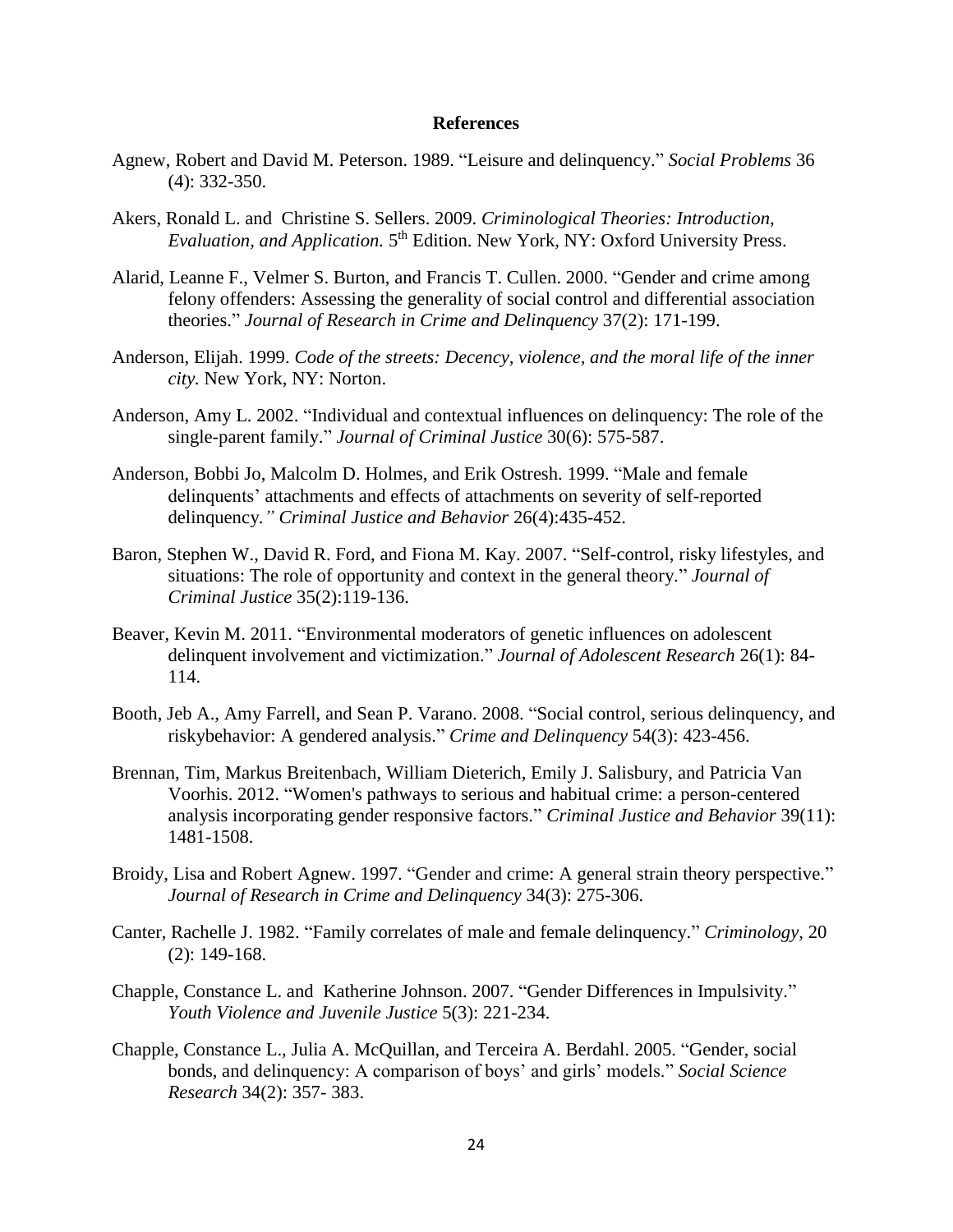- Chesney-Lind, Meda. 1997*. The female offender: Girls, women, and crime*. Thousand Oaks, CA: Sage.
- Childs, Kristina K., John K. Cochran, and Christopher L. Gibson. 2009. "Self-control, gang membership, and victimization: An integrated approach." *Journal of Crime and Justice* 32(1): 35-60.
- Cohen, Lawrence and Marcus Felson. 1979. "Social change and crime rates: A routine activity approach." *American Sociological Review* 44: 588-608.
- Daigle, Leah E., Francis T. Cullen, and John Paul Wright. 2007. "Gender differences in the predictors of juvenile delinquency: Assessing the generality-specifically debate." *Youth Violence and Juvenile Justice* 5(3): 254-286.
- Daly, Kathleen. 1992. "Women's pathways to felony court: Feminist theories of lawbreaking and problems of representation." *Southern California Review of Law and Women's Studies* 2: 11-52.
- Dukes, Richard L. and Judith Stein. 2001. "Effects of assets and deficits on the social control of at-risk behavior among youth: A structural equations approach." *Youth and Society* 32(3): 337-359.
- Esbensen, Finn-Aage and L.Thomas Winfree. 1998. "Race and gender differences between gang and nongang youths: Results from a multi-site survey." *Justice Quarterly* 15 (3): 505- 526.
- Esbensen, Finn-Aage, Dana Peterson, Terrance J. Taylor, and Adrienne Freng. 2009. "Similarities and differences in risk factors for violent offending and gang membership." *Australian and New Zealand Journal of Criminology* 42(3): 310-335.
- Esbensen, Finn-Aage,Dana Peterson, Terrance J. Taylor, and Adrienne Freng. 2010. *Youth violence: Sex and race differences in offending, victimization, and gang membership*. Philadelphia, PA: Temple University Press.
- Finkelhor, David and Nancy L. Asdigian. 1996. "Risk factors for youth victimization: Beyond a lifestyles/routine activities theory approach." *Violence and Victims* 11(1): 3-19.
- Finkelhor, David. 2008. *Childhood victimization: Violence, crime, and abuse in the lives of young people*. New York, NY: Oxford University Press.
- Fisher, Bonnie S., Leah E. Daigle, and Franics T. Cullen. 2010. "What Distinguishes Single from Recurrent Sexual Victims? The Role of Lifestyle-Routine Activities and First-Incident Characteristics." *Justice Quarterly* 27(1): 102-129.
- Fox, Kathleen A., Matt R. Nobles, and Ronald L. Akers. 2011. "Is Stalking a Learned Phenomenon? An Empirical Test of Social Learning Theory." *Journal of Criminal Justice* 39(1): 39-47.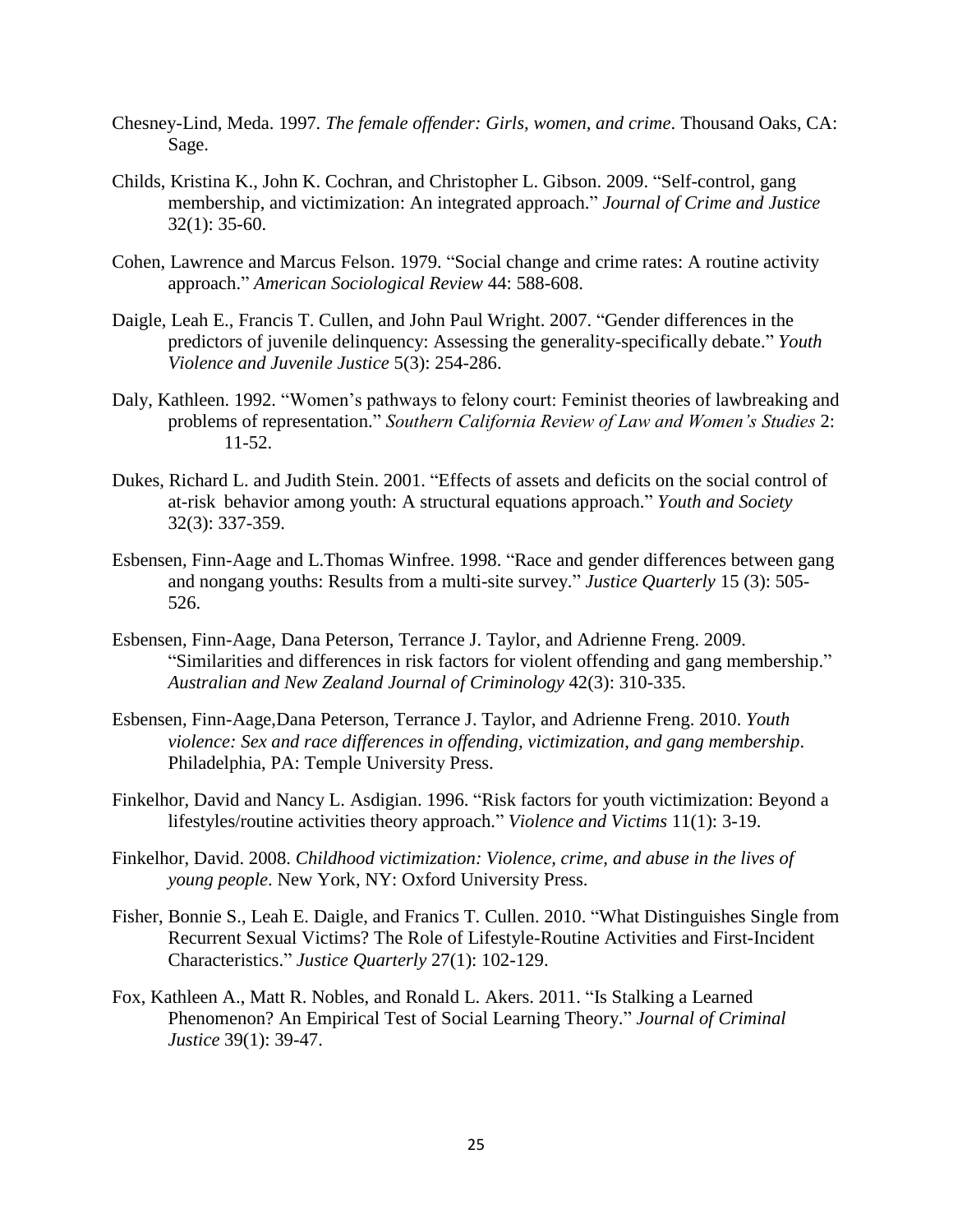- Fox, Kathleen A., Angela R. Gover, and Catherine Kaukinen. 2009. "The effects of low selfcontrol and childhood maltreatment on stalking victimization among men and women." *American Journal of Criminal Justice* 34: 181-197.
- Franklin, Cortney A. 2011. "An Investigation of the Relationship Between Self-Control and Alcohol Induced Sexual Assault Victimization." *Criminal Justice and Behavior* 38(3): 263-285.
- Franklin, Cortney A., Travis W. Franklin, Matt R. Nobles, and Glen A. Kercher. 2012. "Assessing the effect of routine activity theory and self-control on property, personal, and sexual assault victimization." *Criminal Justice and Behavior* 39(10): 1296-1315.
- Gilfus, Mary E. 1992. "From victims to survivors to offenders: Women's routes of entry into street crime." *Women and Criminal Justice* 4(1): 63-90.
- Gottfredson, Michael R. and Travis Hirschi. 1990. *A general theory of crime.* Stanford, CA: Stanford University Press.
- Gover, Angela R., Catherine Kaukinen, and Kathleen A. Fox. 2008. "The relationship between violence in the family of origin and dating violence among college students." *Journal of Interpersonal Violence* 23(12): 1667-1693.
- Grasmick, Harold G., Charles R. Tittle, Robert J. Bursik, Jr., and Bruce J. Arneklev. 1993. "Testing the core empirical implications of Gottfredson and Hirschi's general theory of crime." *Journal of Research in Crime and Delinquency* 30(1): 5-29.
- Hartjen, Clayton A. and S. Priyadarsini. 2003. "Gender, peers, and delinquency: A study of boys and girls on rural France." *Youth and Society* 34(4): 387-414.
- Haynie, Dana L. 2001. "Delinquent peers revisited: Does network structure matter?" *American Journal of Sociology* 106(4): 1013-1057.
- Heimer, Karen and Stacey De Coster. 1999. "The gendering of violent delinquency." *Criminology* 37 (2): 277-318.
- Henson, Billy, Pamela Wilcox, Bradford Reyns, and Francis T. Cullen. 2010. "Gender, adolescent lifestyles, and violent victimization: Implications for routine activity theory." *Victims and Offenders* 5(4): 303-328.
- Higgins, George E., Wesley G. Jennings, Richard Tewksbury, and Chris L. Gibson. 2009. "Exploring the li between low self-control and violent victimization trajectories in adolescents." *Criminal Justice and Behavior* 36(10): 1070-1084.
- Hill, Gary D. and Maxine P. Atkinson. 1988. "Gender, familial control, and delinquency." *Criminology* 26(1): 127-150.
- Hindelang, Michael J., Michael Gottfredson, and James Garofalo. 1978. *Victims of personal crime*: *An empirical foundation for a theory of personal victimization.* Cambridge, MA: Ballinger.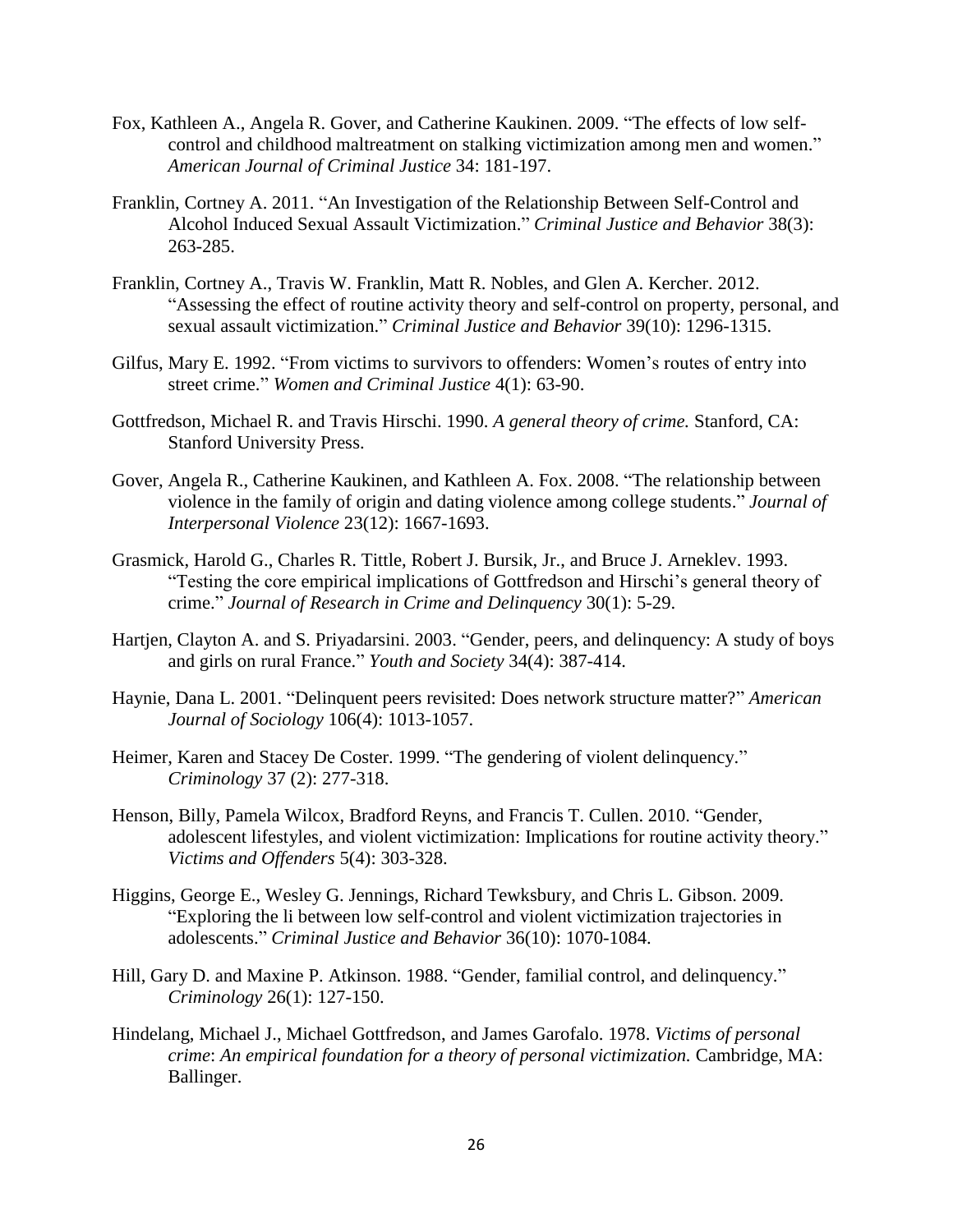Hirschi, T. (1969). *The causes of delinquency*. Berkeley, CA: University of California Press.

- Holtfreter, K., Reisig, M.D., and Pratt, T.C. (2008). Low self-control, routine activities, and fraud victimization. *Criminology*, *46*, 189-220.
- Huebner, A.J., and Betts, S. (2002). Exploring the utility of social control theory for youth development: Issues of attachment, involvement, and gender. *Youth and Society*, *34*, 123- 145.
- Jennings, W. G., Park, M., Tomsich, E. T., Gover, A.R., and Akers, R. L. (2011). Assessing the overlap in dating violence perpetration and victimization among South Korean college students: The influence of social learning and self-control. *American Journal of Criminal Justice*, *36*, 188-206.
- Jennings, W. G., Higgins, G. E., Tewksbury, R., Gover, A. R., and Piquero, A. R.. (2010). A Longitudinal Assessment of the Victim-Offender Overlap. *Journal of Interpersonal Violence*, *12*, 2147-2174.
- Jennings, W. G., Piquero, A. R., and Reingle, J. M. (2012). On the overlap between victimization and offending: A review of the literature. *Aggression and Violent Behavior*, *17*, 16-26.
- Jensen, G. F. and Brownfield, D. (1986). Gender, Lifestyles, and Victimization: Beyond routine activity. *Violence and Victims*, *1*, 85-99.
- Jensen, G. F. and Eve, R. (1976). Sex differences in delinquency: An examination of popular sociological explanations. *Criminology*, *13*, 427-448.
- Junger-Tas, J. (1992). An empirical test of social control theory. *Journal of Quantitative Criminology, 8*, 9-28.
- Kerley, K. R., Xu, X. and Sirisunyaluck, B. 2008. "Self-control, intimate partner abuse, and intimate partner victimization: Testing the general theory of crime in Thailand." *Deviant Behavior*, *29*, 503-532.
- Kreager, D. A. (2007). Unnecessary roughness? School sports, peer networks, and male adolescent violence. *American Sociological Review*, *72*, 705-724.
- Krohn, M. D. (2000). Sources of criminality: Control and deterrence. In *Criminology: A Contemporary Handbook,* edited by Joseph F. Sheley. Belmont, CA: Wadsworth. Pp. 373-399.
- Krohn, Marvin D. (1999). Social learning theory: The continuing development of a perspective. *Theoretical Criminology*, *3*, 462-476.
- Kwong, M.J., Bartholomew, K., Henderson, A. J. Z., and Trinke, S.J. (2003). The intergenerational transmission of relationship violence *Journal of Family Psychology 17*, 288-301.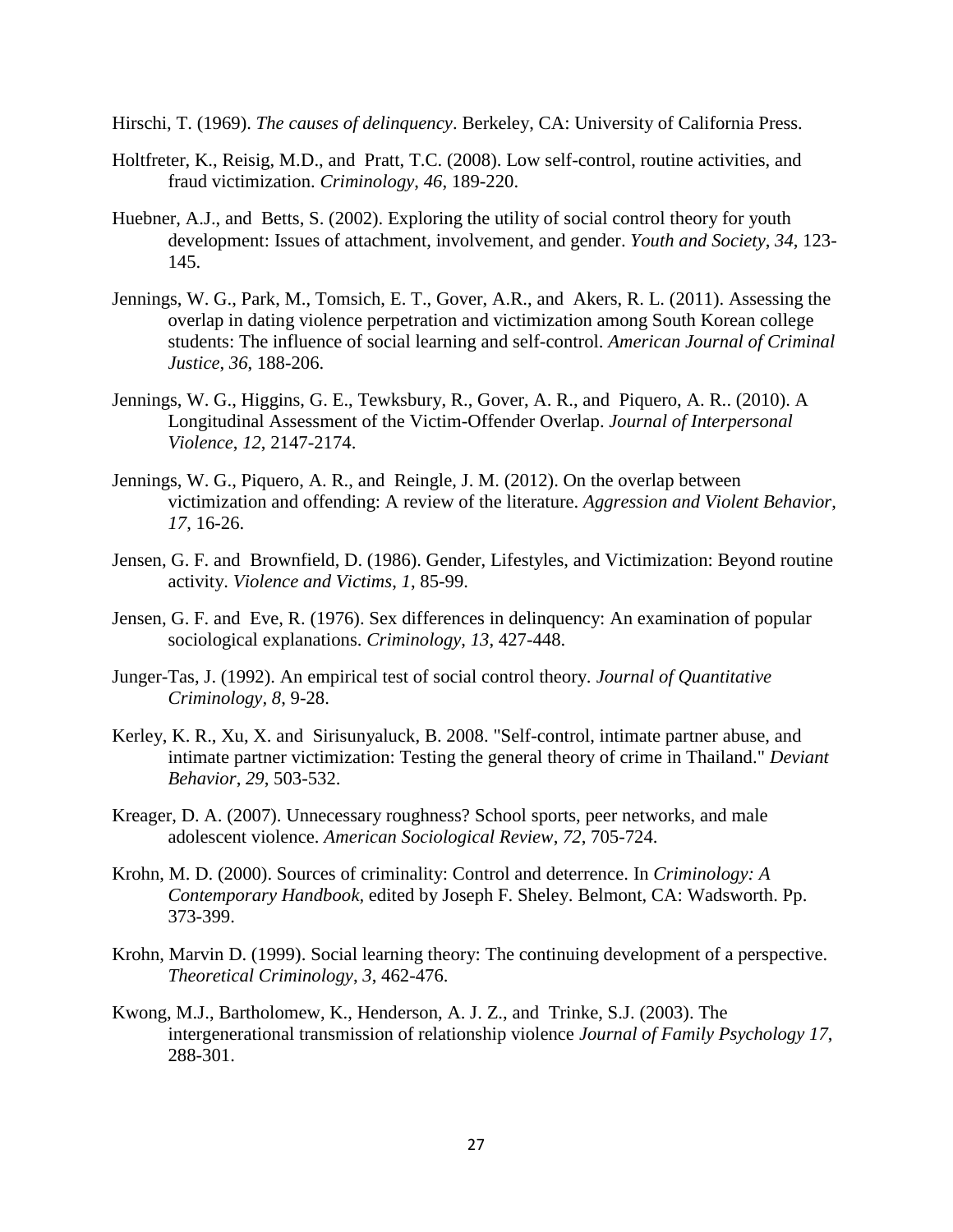- Lauritsen, Janet L. and Norman White. 2001. "Putting violence in its place: The influence of race, ethnicity, gender, and place on the risk for violence." *Criminology and Public Policy* 1(1): 37-60.
- Lauritsen, Janet L., Robert J. Sampson, and John H. Laub. 1991. "The link between offending and victimization among adolescents." *Criminology* 29(2): 265-292.
- Liu, Xiaoru and Howard B. Kaplan. 1999. "Explaining the gender difference in adolescent delinquent behavior: A longitudinal test of mediating mechanisms." *Criminology* 37(1): 195-216.
- Mears, Daniel P., Mathew Ploeger, and Mark Warr. 1998. "Explaining the gender gap in delinquency: Peer influence and moral evaluation of behavior." *Journal of Research in Crime and Delinquency* 35(3): 251-266.
- Menard, Scott. 2002. Applied logistic regression analysis. 2<sup>nd</sup> Ed. Thousand Oaks, CA: Sage.
- Mustaine, Elizabeth Ehrhardt and Richard Tewksbury. 2000. "Comparing the lifestyle of victims, offenders, and victim-offenders: A routine activity theory assessment of similarities and differences for criminal incident participants." *Sociological Focus* 33(3): 339-362.
- O'Brien, Robert M. 2007. A caution regarding rules of thumb for variance inflation factors. *Quality and Quantity* 41: 673-690.
- Osgood, D. Wayne, Janet K. Wilson, Patrick M. O'Malley, Jerald G. Bachman, and Lloyd D. Johnston. 1996. "Routine activities and individual deviant behavior." *American Sociological Review* 61: 635-655.
- Owen, Barbara. 1998. *In the mix: Struggle and survival in a woman's prison*. Albany: State University of New York Press.
- Ozbay, Ozbay and Yusuf Ziya Ozcan. 2008. "A test of Hirschi's social bonding theory: A comparison of male and female delinquency." *International Journal of Offender Therapy and Comparative Criminology 52*(2): 134-157.
- Paternoster, Raymond, Robert Brame, Paul Mazerolle, and Alex Piquero. 1998. "Using the correct statistical test for the equality of regression coefficients." *Criminology* 36(4): 859- 866.
- Paternoster, Ray, Jean Marie McGloin, Holly Nguyen, and Kyle J. Thomas. 2013. "The causal impact of exposure to deviant peers: An experimental investigation." *Journal of Research in Crime and Delinquency* 50(4): 476-503.
- Peterson, Dana, Terrance J. Taylor, and Finn-Aage Esbensen. 2004. "Gang membership and violent victimization." *Justice Quarterly* 21(4): 793-815.
- Piquero, Alex R. and Mathew Hickman. 2003. "Extending Tittle's control balance theory to account for victimization." *Criminal Justice and Behavior* 30(3): 282-301.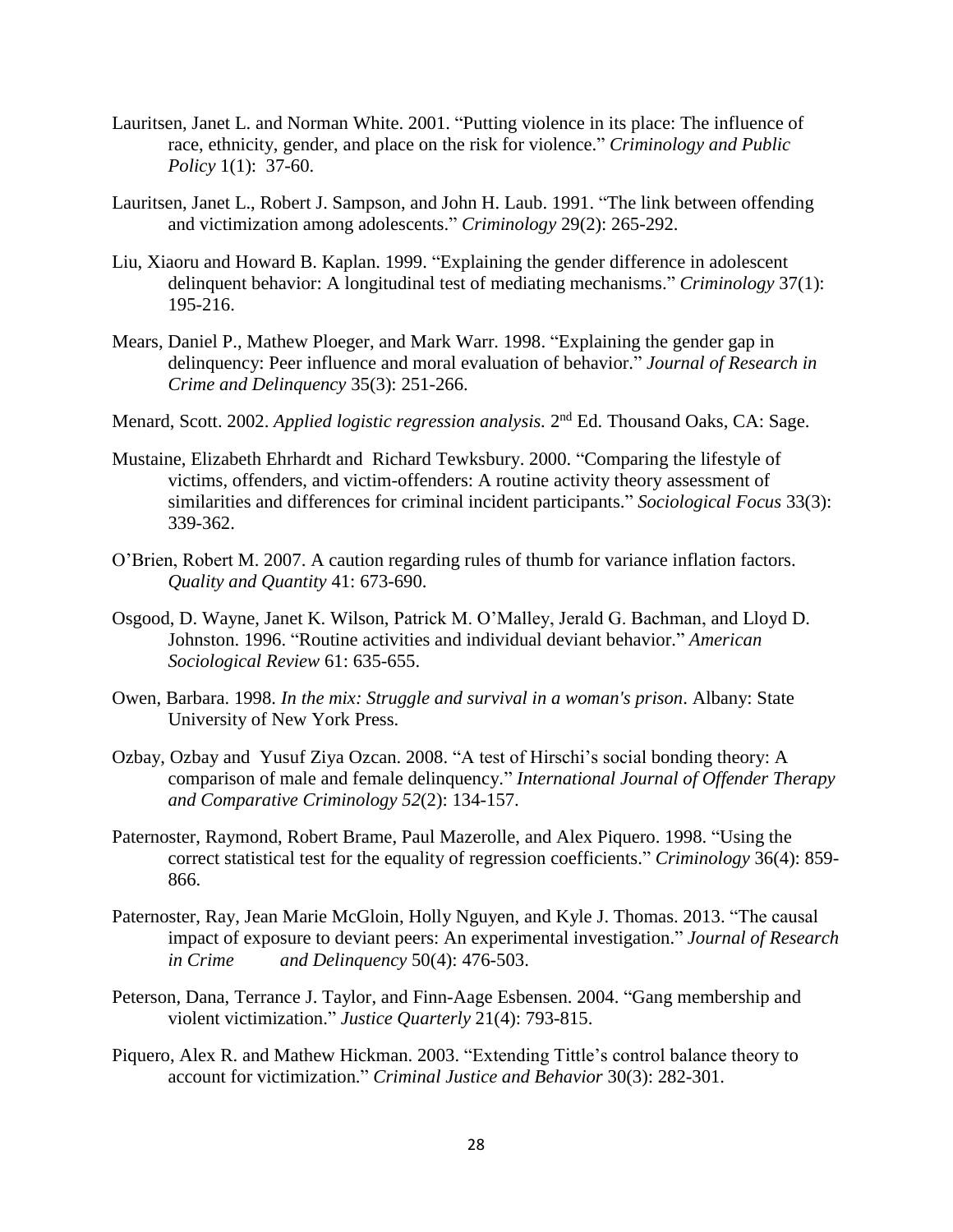- Piquero, Alex R., Chris L. Gibson, and Stephen G. Tibbetts. 2002. "Does self-control account for the relationships between binge drinking and alcohol related behaviors?" *Criminal Behavior and Mental Health* 12: 135-154.
- Piquero, Nicole Leeper, Angela R. Gover, John M. MacDonald, and Alex R. Piquero. 2005. "The influence of delinquent peers on delinquency: Does gender matter?" *Youth and Society* 36(3): 251-275.
- Popp, Ann Marie and Anthoney A. Pequero. 2011. "Routine activities and victimization at school: The significance of gender." *Journal of Interpersonal Violence* 26(12): 2413- 2436.
- Pratt, Travis C. and Francis T. Cullen. 2000. "The empirical status of Gottfredson and Hirschi's general theory of crime: A meta-analysis." *Criminology* 38(3): 931-964.
- Pratt, Travis C. Francis T. Cullen, Christine S. Sellers, L. Thomas Winfree, Jr., Tamara D. Madensen, Leah E. Daigle, Noelle E. Fearn, and Jacinta M. Gau. 2010. "The Empirical Status of Social Learning Theory: A Meta-Analysis." *Justice Quarterly* 27(6): 765-802.
- Pratt, Travis C. Jillian J. Turanovic, Kathleen A. Fox, and Kevin Wright. 2014. "Self-control and victimization: A meta-analysis." *Criminology* 52(1): 87-116.
- Reisig, Michael D., Travis C. Pratt, and Kristy Holtfreter. 2009. "Perceived risk of Internet victimization Examining the effects of social vulnerability and financial impulsivity." *Criminal Justice and Behavior* 36(4): 369-384.
- Richie, Beth E. 1996. *Compelled to crime: The gender entrapment of battered Black women.* New York, NY: Routledge Kegan Paul.
- Rivera, Beverly and Cathy Widom. 1990. "Childhood victimization and violent offending." *Violence and Victims* 5(1): 19-35.
- Salisbury, Emily J. and Patricia Van Voorhis. 2009. "Gendered pathways: A qualitative investigation of women probationers' paths to incarceration." *Criminal Justice and Behavior* 36(6): 541-566.
- Schreck, Christopher J. 1999. "Criminal victimization and low self-control: An extension and test of a general theory of crime." *Justice Quarterly* 16(3): 633-654.
- Schreck, Christopher J., Bonnie S. Fisher, and J. Mitchell Miller. 2004. "The social context of violent victimization: A study of the delinquent peer effect." *Justice Quarterly* 21(1): 23- 47.
- Schreck, Christopher J. and Bonnie S. Fisher. 2004. "Specifying the influence of family and peers on violent victimization." *Journal of Interpersonal Violence* 19(9): 1021-1041.
- Schreck, Christopher J. Eric A. Stewart, and Bonnie S. Fisher. 2006. "Self-control, victimization, and theirinfluence on risky lifestyles: A longitudinal analysis using panel data." *Journal of Quantitative Criminology* 22: 319-340.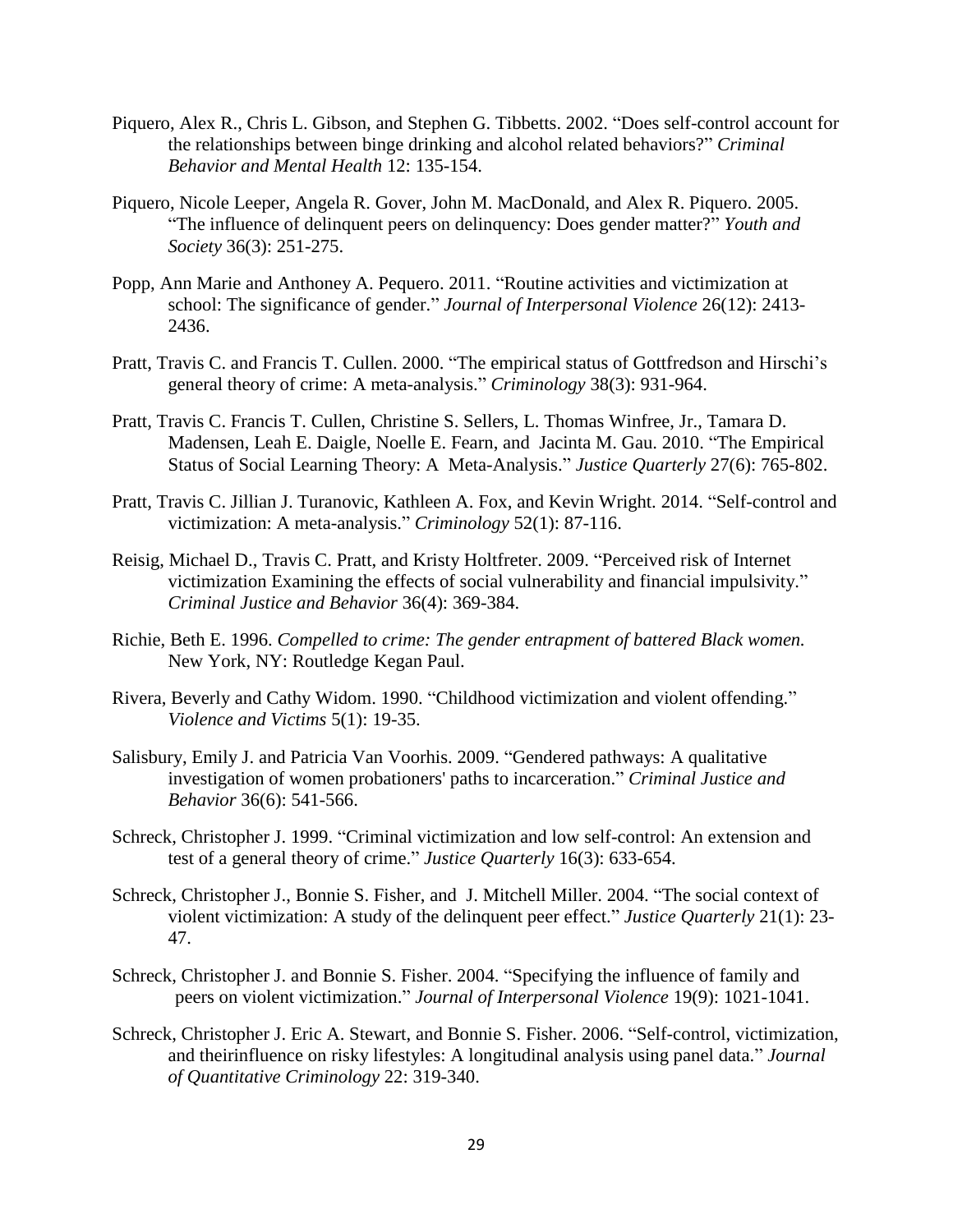- Schreck, Christopher J., Richard A. Wright, and J. Mitchell Miller. 2002. "A study of individual and situational antecedents of violent victimization." *Justice Quarterly* 19(1): 159-180.
- Schreck, Christopher J. J. Mitchell Miller, and Chris L. Gibson. 2003. "Trouble in the school yard: A study of the risk factors of victimization at school." *Crime and Delinquency* 49(3): 460-484.
- Shechory, Mally, Gali Perry, and Moshe Addad. 2011. "Pathways to women's crime: Differences among women convicted of drug, violence and fraud offenses." *Journal of Social Psychology* 151(4): 399-416.
- Smith, Douglas S. and Raymond Paternoster. 1987. "The gender gap in theories of deviance: Issues and evidence." *Journal of Research in Crime and Delinquency* 24(2): 140-172.
- Stewart, Eric A., Christopher J. Schreck, and Ronald L. Simons. 2006. "'I Ain't Gonna Let No One Disrespect Me:' Does the code of the street reduce or increase violent victimization among African American adolescents?" *Journal of Research in Crime and Delinquency*, 43(4): 426-458.
- Stewart, Eric A., Kirk W. Elifson, and Claire E. Strek. 2004. "Integration of the general theory of crime into an explanation of violent victimization among female offenders." *Justice Quarterly* 21(1): 159-181.
- Simpson, Sally S., Jennifer L. Yaher, and Laura Dugan. 2008. "Understanding women's pathways to jail: Analyzing the lives of incarcerated women." *Australian and New Zealand Journal of Criminology* 41(1): 84-108.
- Svensson, Robert. 2003. "Gender differences in adolescent drug use: The impact of parental monitoring and peer deviance." *Youth and Society* 34(3): 300-329.
- Taylor, Terrance J., Adrienne Freng, Finn-Aage Esbensen, and Dana Peterson. 2008. "Youth gang membership and serious violent victimization: The importance of lifestyles and routine activities." *Journal of Interpersonal Violence* 23(10): 1441-1464.
- Taylor, Terrance J. Dana Peterson,, Finn-Aage Esbensen, and Adrienne Freng. 2007. "Gang membership as a risk factor for adolescent violent victimization." *Journal of Research in Crime and Delinquency* 44(4): 351-380.
- Tittle, Charles R. (1995). *Control balance: Toward a general theory of deviance.* Boulder, CO: Westview Press.
- Truman, J., Langton, L., and Planty, M. (2013). *Criminal Victimization, 2012*. NCJ 243389. Washington, DC: Bureau of Justice Statistics. Available at: http://www.bjs.gov/content/pub/pdf/cv12.pdf
- Wilcox, Pamela, Marie Skubak Tillyer, and Bonnie S. Fisher. 2009. "Gendered Opportunity? School-based adolescent victimization." *Journal of Research in Crime and Delinquency*, 46(2): 245-269.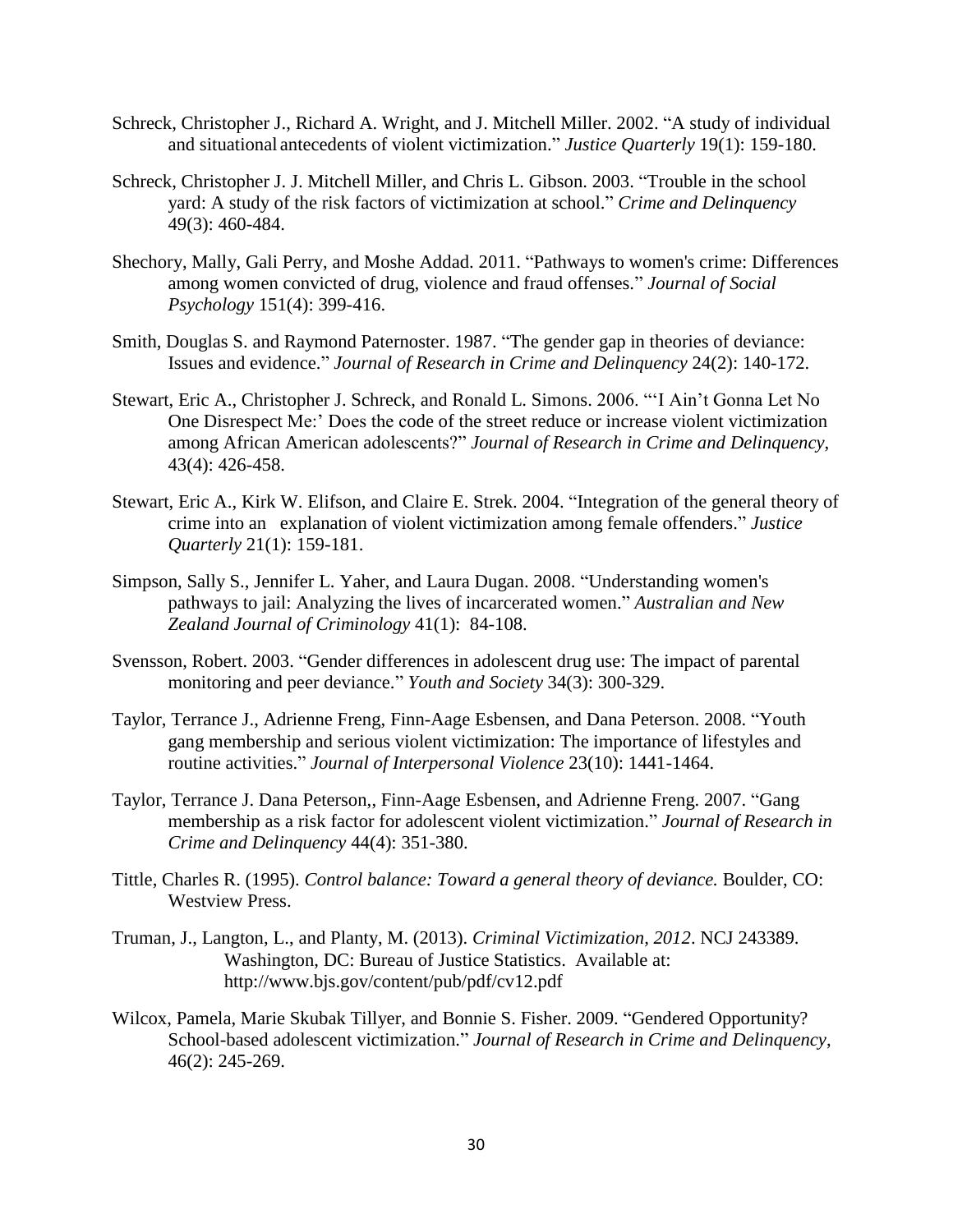| <b>Variables</b>                 | Females $(n=2,117)$ |      |         | Males $(n=1,813)$   |      | <b>Full Sample</b> $(n=3,930)$ |                     |      |         |
|----------------------------------|---------------------|------|---------|---------------------|------|--------------------------------|---------------------|------|---------|
|                                  | Mean S.D.<br>$(\%)$ |      | Min/Max | Mean S.D.<br>$(\%)$ |      | Min/Max                        | Mean S.D.<br>$(\%)$ |      | Min/Max |
| <b>Dependent Variable</b>        |                     |      |         |                     |      |                                |                     |      |         |
| Serious Victimization            | (8.31)              |      |         | (15.9)              |      |                                | (11.8)              |      |         |
| <b>Self-Control</b>              |                     |      |         |                     |      |                                |                     |      |         |
| Self-Control***                  | 22.7                | 5.77 | 8/40    | 23.9                | 5.78 | 8/40                           | 23.3                | 5.81 | 8/40    |
| <b>Differential Association</b>  |                     |      |         |                     |      |                                |                     |      |         |
| <b>Pro-Social Peers</b>          | 24.3                | 6.33 | 8/40    | 24.3                | 6.40 | 8/40                           | 24.3                | 6.36 | 8/40    |
| Delinquent Peers***              | 29.5                | 12.0 | 16/80   | 31.7                | 13.6 | 16/80                          | 30.5                | 12.8 | 16/80   |
| <b>Social Bonding</b>            |                     |      |         |                     |      |                                |                     |      |         |
| <b>Mother Attachment</b>         | 29.3                | 8.12 | 6/42    | 29.4                | 7.50 | 6/42                           | 29.4                | 7.84 | 6/42    |
| Father Attachment***             | 25.6                | 9.14 | 6/42    | 28.3                | 9.04 | 6/42                           | 26.9                | 9.19 | 6/42    |
| Parental Monitoring***           | 15.6                | 3.05 | 4/20    | 14.6                | 3.14 | 4/20                           | 15.1                | 3.13 | 4/20    |
| School Commitment***             | 19.2                | 3.60 | 5/25    | 18.6                | 3.80 | $5/25$                         | 18.9                | 3.71 | $5/25$  |
| Beliefs***                       | 26.0                | 7.05 | 9/45    | 28.8                | 7.08 | 9/45                           | 27.3                | 7.21 | 9/45    |
| <b>Controls</b>                  |                     |      |         |                     |      |                                |                     |      |         |
| Self-Reported Delinquency***3.05 |                     | 3.10 | 0/17    | 4.28                | 3.14 | 0/17                           | 3.61                | 3.52 | 0/17    |
| $Age{***}$                       | 13.7                | .591 | 11/18   | 13.8                | .616 | 12/18                          | 13.7                | .606 | 11/18   |
| White                            | (45.7)              |      |         | (48.4)              |      |                                | (46.9)              |      |         |
| African-Americans                | (20.9)              |      |         | (20.6)              |      |                                | (20.7)              |      |         |
| Hispanic                         | (16.9)              |      |         | (17.5)              |      |                                | (17.2)              |      |         |
| <i>Other</i>                     | (16.3)              |      |         | (13.5)              |      |                                | (15.0)              |      |         |
| <b>Intact Family</b>             | (67.8)              |      |         | (73.2)              |      |                                | (70.3)              |      |         |
| <b>Gang Member</b>               | (6.28)              |      |         | (8.83)              |      |                                | (7.46)              |      |         |

**Table 1. Descriptive Statistics and Means-Difference Test**

Note:\*p<.05, \*\*p<.01, \*\*\*p<.001